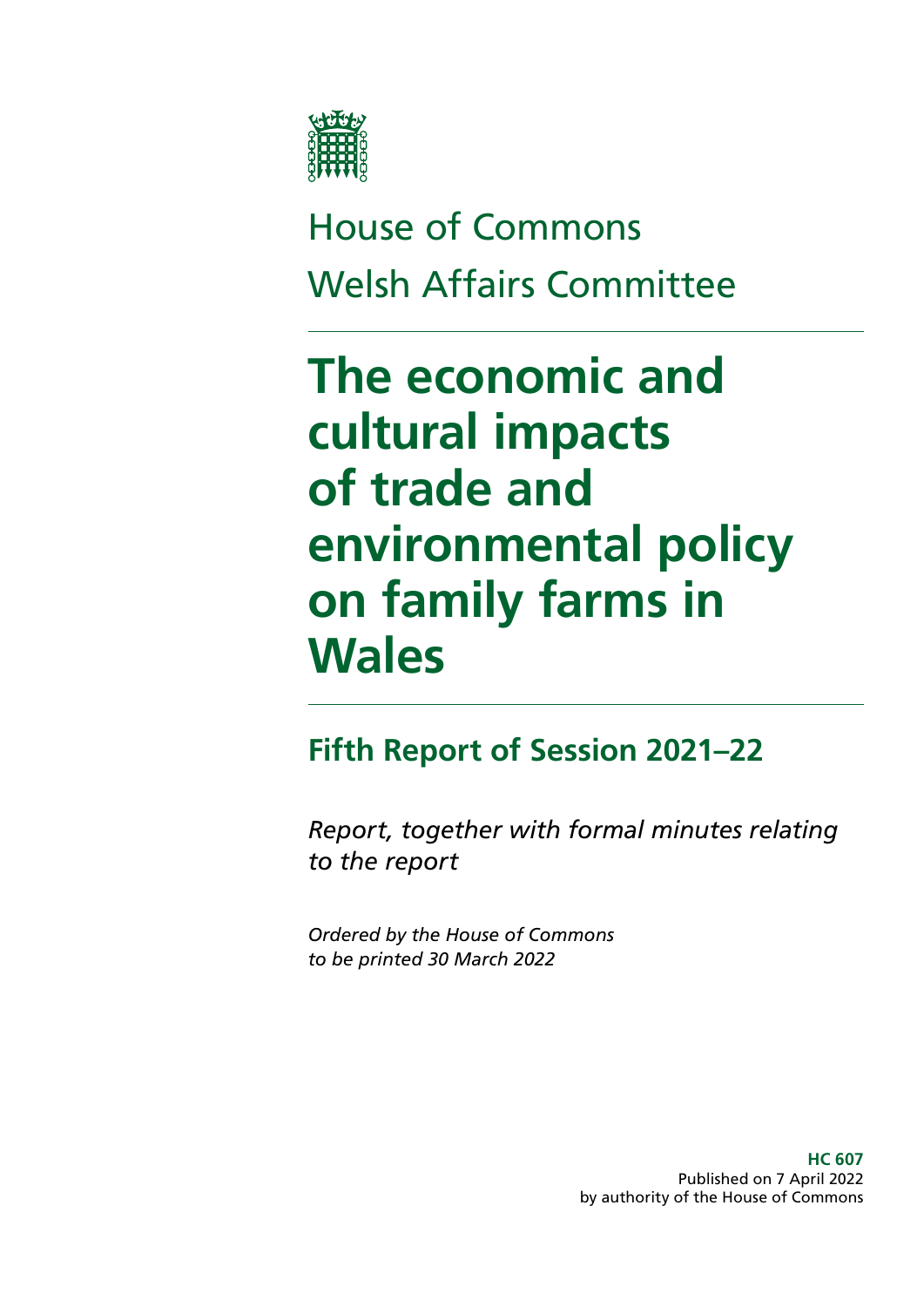#### **Welsh Affairs Committee**

The Welsh Affairs Committee is appointed by the House of Commons to examine the expenditure, administration, and policy of the Office of the Secretary of State for Wales (including relations with the Senedd Cymru—Welsh Parliament).

#### **Current membership**

[Rt Hon Stephen Crabb MP](https://members.parliament.uk/member/1554/contact) (*Conservative, Preseli Pembrokeshire*) (Chair) [Tonia Antoniazzi MP](https://members.parliament.uk/member/4623/contact) (*Labour, Gower*) [Simon Baynes MP](https://members.parliament.uk/member/4800/contact) (*Conservative, Clywd South*) [Virginia Crosbie MP](https://members.parliament.uk/member/4859/contact) (*Conservative, Ynys Môn*) [Geraint Davies MP](https://members.parliament.uk/member/155/contact) (*Labour (Co-op), Swansea West*) [Ruth Jones MP](https://members.parliament.uk/member/4716/contact) (*Labour, Newport West*) [Ben Lake MP](https://members.parliament.uk/member/4630/contact) (*Plaid Cymru, Ceredigion* [Robin Millar MP](https://members.parliament.uk/member/4746/contact) (*Conservative, Aberconwy*) [Rob Roberts MP](https://members.parliament.uk/member/4810/contact) (*Independent, Delyn*) [Dr Jamie Wallis MP](https://members.parliament.uk/member/4766/contact) (*Conservative, Bridgend*) [Beth Winter MP](https://members.parliament.uk/member/4809/contact) (*Labour, Cynon Valley*)

#### **Powers**

The Committee is one of the departmental select committees, the powers of which are set out in House of Commons Standing Orders, principally in SO No 152. These are available on the internet via [www.parliament.uk.](https://www.parliament.uk/)

#### **Publications**

© Parliamentary Copyright House of Commons 2021. This publication may be reproduced under the terms of the Open Parliament Licence, which is published at [www.parliament.uk/site-information/copyright-parliament](https://www.parliament.uk/site-information/copyright-parliament/)

Committee reports are published on the [Committee's website](https://committees.parliament.uk/committee/162/welsh-affairs-committee/publications/) and in print by Order of the House.

Evidence relating to this report is published on the [inquiry publications page](https://committees.parliament.uk/work/1424/the-economic-and-cultural-impacts-of-trade-and-environmental-policy-on-family-farms-in-wales/publications/) of the Committee's website.

#### **Committee staff**

The current staff of the Committee are Rosie Akeroyd (Committee Specialist), Stephen Aldhouse (Senior Committee Specialist), Miranda Good (Assistant Clerk), Dr Adam Evans (Clerk), Louise Glen (Committee Operations Manager), John Hitchcock (Committee Specialist), Chloe Jago (Senior Media Officer), Lucy Morgan (Committee Specialist), Chloe Smith (Committee Specialist), Kelly Tunnicliffe (Committee Operations Officer).

#### **Contacts**

All correspondence should be addressed to the Clerk of the Welsh Affairs Committee, House of Commons, London SW1A 0AA. The telephone number for general enquiries is 020 7219 0316; the Committee's email address is [welshcom@parliament.uk](mailto:welshcom%40parliament.uk?subject=).

You can follow the Committee on Twitter using [@CommonsWelshAff](https://twitter.com/CommonsWelshAff?ref_src=twsrc%5Egoogle%7Ctwcamp%5Eserp%7Ctwgr%5Eauthor)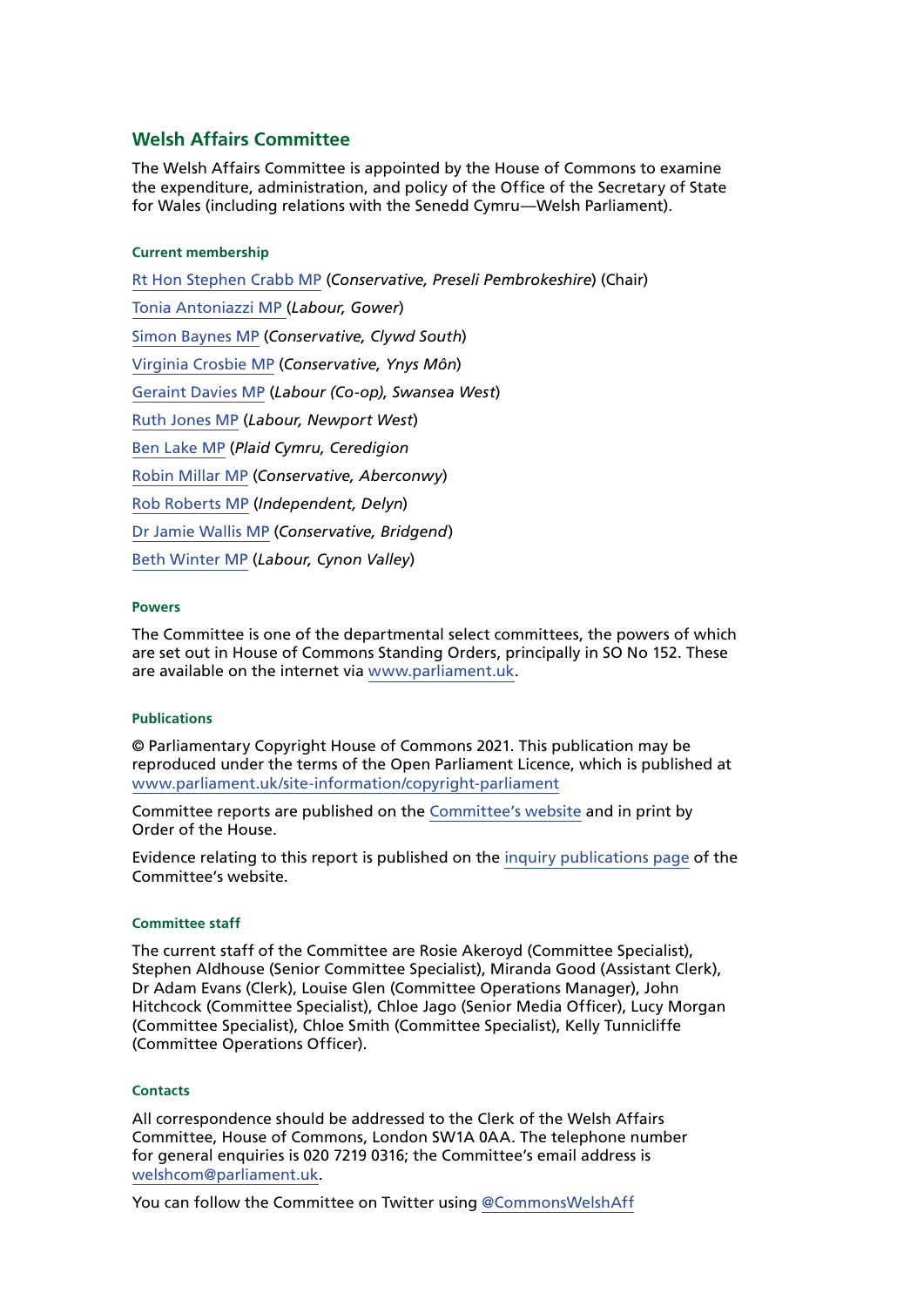## **Contents**

| <b>Introduction</b>   |                                                                  | $\overline{2}$ |
|-----------------------|------------------------------------------------------------------|----------------|
|                       | Our Inquiry                                                      | $\overline{2}$ |
|                       | <b>Context: Farming in Wales</b>                                 | $\overline{2}$ |
|                       | Our report                                                       | 3              |
| 1                     | The uniqueness of Welsh farms                                    | 4              |
|                       | Welsh farming and the rest of the UK                             | 4              |
|                       | The Welsh language                                               | 4              |
| $\overline{2}$        | <b>Free Trade Agreements (FTAs)</b>                              | 6              |
|                       | Trade policy                                                     | 6              |
|                       | <b>Concerns of Welsh farmers</b>                                 | 7              |
| 3                     | <b>Environment</b>                                               | 9              |
|                       | Tree planting on farmland                                        | 9              |
|                       | Environmental impact on farming                                  | 10             |
| 4                     | <b>Future agricultural policy</b>                                | 11             |
|                       | Post-Brexit agricultural policies                                | 11             |
| 5                     | <b>Future of farming in Wales</b>                                | 13             |
|                       | Future generations and succession planning                       | 13             |
| <b>Formal minutes</b> |                                                                  | 18             |
|                       | <b>Witnesses</b>                                                 | 19             |
|                       | <b>Published written evidence</b>                                | 20             |
|                       | List of Reports from the Committee during the current Parliament | 21             |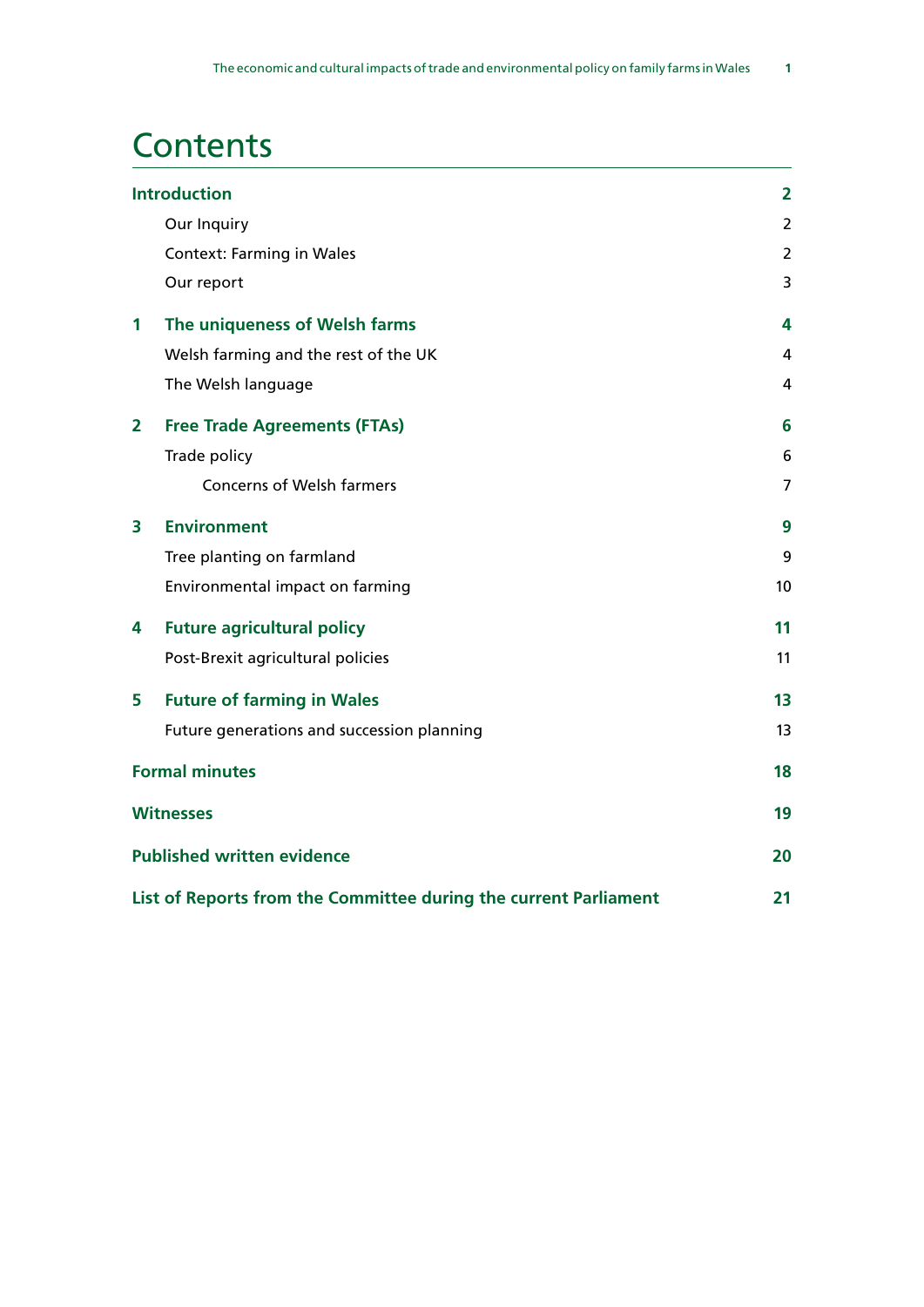## <span id="page-3-0"></span>Introduction

### **Our Inquiry**

1. We launched our inquiry on 21 July 2021 and published a call for written evidence on our website. We have published 20 pieces of written evidence received in response to that call. We held two formal evidence sessions. At the first session, on 24 November 2021, we heard from representatives of the National Farmers Union (NFU) Cymru, the Farmers' Union of Wales (FUW), the Wales Federation of Young Farmers Clubs (YFC), the Farming Community Network, and from Professor Terry Marsden, Emeritus Professor at Cardiff University. On 2 February 2022 we heard from Julie James MS, the Welsh Government's Minister for Climate Change, as well as from officials within the Welsh Government. We also held an informal roundtable discussion in Llanrwst with four local farmers on 3 March 2022. We would like to thank all the witnesses who gave oral evidence and submitted written evidence—a full list can be found at the back of the report. We would like to thank the farmers who took the time to meet us; their insight was invaluable.

2. During our oral evidence session on 2 February 2022 with the Welsh Government's Minister for Climate Change; the Minister indicated that a number of our questions were better suited for the Minister for Rural Affairs who was unable to attend that meeting.<sup>1</sup> Following the session we wrote to the Welsh Government's Minister for Rural Affairs and North Wales, Lesley Griffiths MS, with questions. At the time of agreeing this report, we had yet to receive a response to those questions.

3. The Senedd Cymru / Welsh Parliament has legislative competence relating to agriculture, animal health and welfare; and much of the environmental policy is devolved to the Welsh Government. The UK Government is responsible for trade policy, and negotiating and signing international agreements. The devolved governments and legislatures must comply with these international obligations and are responsible for implementing them in devolved areas. While some areas within the scope of this inquiry do fall under the responsibility of the Welsh Government, we were keen to explore those areas where UK Government policies have an impact, as well as those areas where there may be scope for greater cooperation between the UK Government and Welsh Government.

### **Context: Farming in Wales**

4. 90 percent of the land area of Wales is given over to farming with the majority of the landscape being hilly or mountainous, it is mostly used for rearing sheep and cattle.<sup>2</sup> Around 80 percent of agricultural land is categorised as 'less favoured areas' (LFA).<sup>3</sup>

5. Sheep are more prevalent in the uplands of Wales, where they may be the only feasible business option. While sheep tend to be relatively low maintenance, they also offer relatively low returns to the farmer. Farms tend to concentrate on either beef or dairy cattle, with dairy tending to have higher returns but requiring more land and significant capital investment.

<sup>1</sup> [Q70; Q72](https://committees.parliament.uk/oralevidence/3393/pdf/); [Q76](https://committees.parliament.uk/oralevidence/3393/pdf/); [Q78;](https://committees.parliament.uk/oralevidence/3393/pdf/) [Q80;](https://committees.parliament.uk/oralevidence/3393/pdf/) [Q86;](https://committees.parliament.uk/oralevidence/3393/pdf/) [Q88](https://committees.parliament.uk/oralevidence/3393/pdf/)

<sup>2</sup> [Welsh Government Statistics, Survey of agriculture and horticulture: June 2021](https://gov.wales/survey-agriculture-and-horticulture-june-2021).

<sup>3</sup> [Welsh Government, Agriculture in Wales](https://gov.wales/agriculture-wales). (June 2019)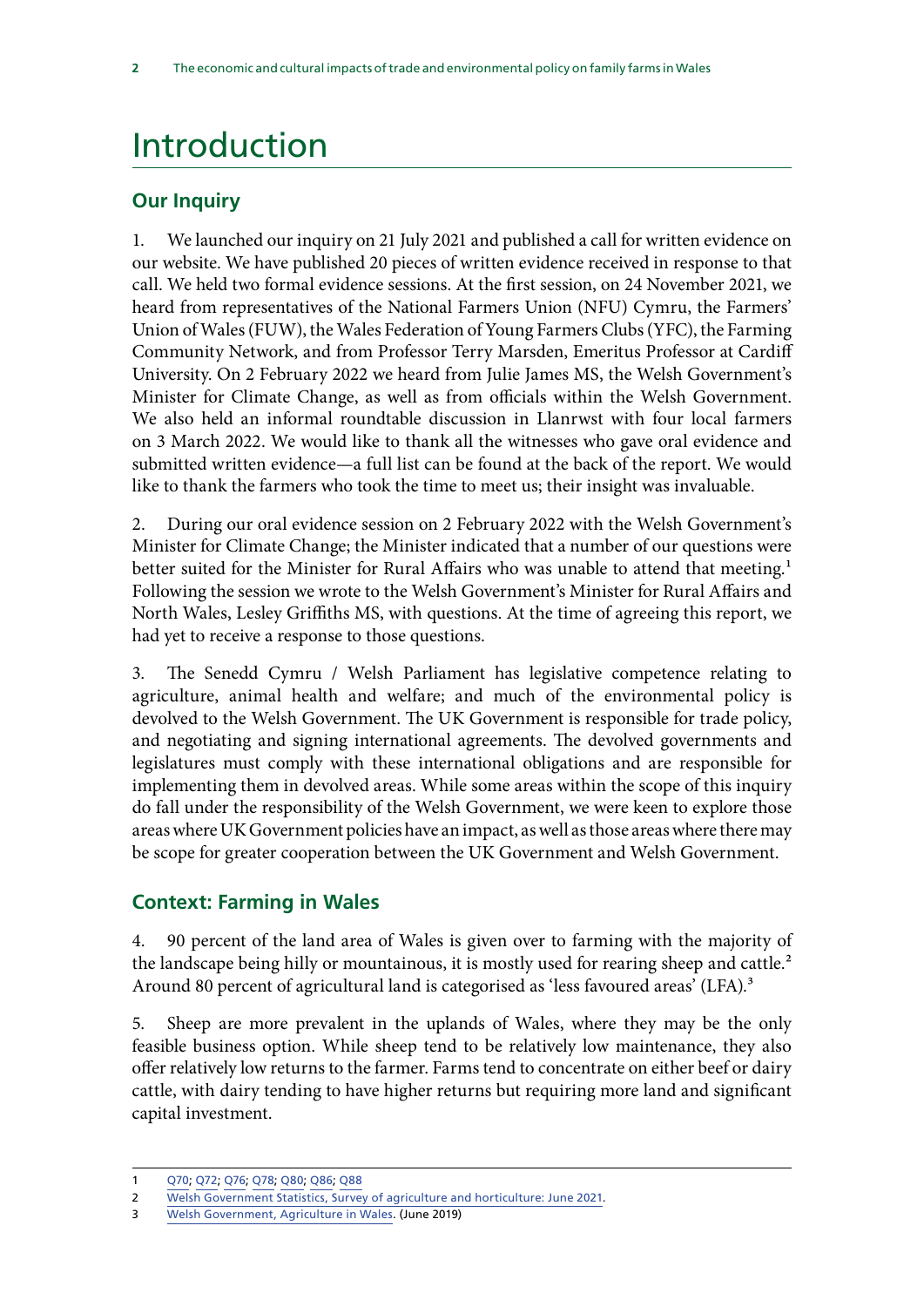<span id="page-4-0"></span>6. Since 2004, the dairy herd in Wales has increased slightly (4 percent), while the size of the beef herd has fallen considerably (24 percent).<sup>4</sup> A high proportion of Welsh milk is processed into cheese and butter, with farmers paid a lower price than those supplying milk markets nearer large population centres.<sup>5</sup>

7. According to the NFU Cymru, around a third of agricultural land in Wales is rented through formal and informal agreements and tenants face a number of unique challenges including access to finance. Tenancy agreements can also hinder the tenant.<sup>6</sup>

### **Our report**

8. We begin by setting out the uniqueness of Welsh farming compared to the other UK nations, including how culturally and economically significant farming communities are to Wales and their role in safeguarding the Welsh language. We move onto examine trade policy and the potential impact of Free Trade Agreements (FTAs) on Welsh farmers and the concerns farmers have, such as the purported differences in environmental and animal standards in other countries. We then explore the serious concerns we heard regarding large companies buying Welsh farmland for tree planting in order to off-set their carbon emissions, as well as the impact that climate change is having on farming. We move on to discuss future agricultural policy post-Brexit. While recognising that agricultural policy is wholly the responsibility of the Welsh Government, we set out the calls we heard for a common framework across the UK to ensure a level playing field between the nation's farmers. Finally, we examine the future of family farming in Wales and the prospects for younger generations entering the industry, alongside planning for succession to sustain the lifecycle of Welsh family farms.

<sup>4</sup> [Welsh Government Statistics, Survey of agriculture and horticulture: June 2021](https://gov.wales/survey-agriculture-and-horticulture-june-2021).

<sup>5</sup> [Welsh Government](https://committees.parliament.uk/writtenevidence/40189/pdf/) (HIL0004)

<sup>6</sup> [National Farmers Union Cymru](https://committees.parliament.uk/writtenevidence/40398/pdf/) (HIL0006)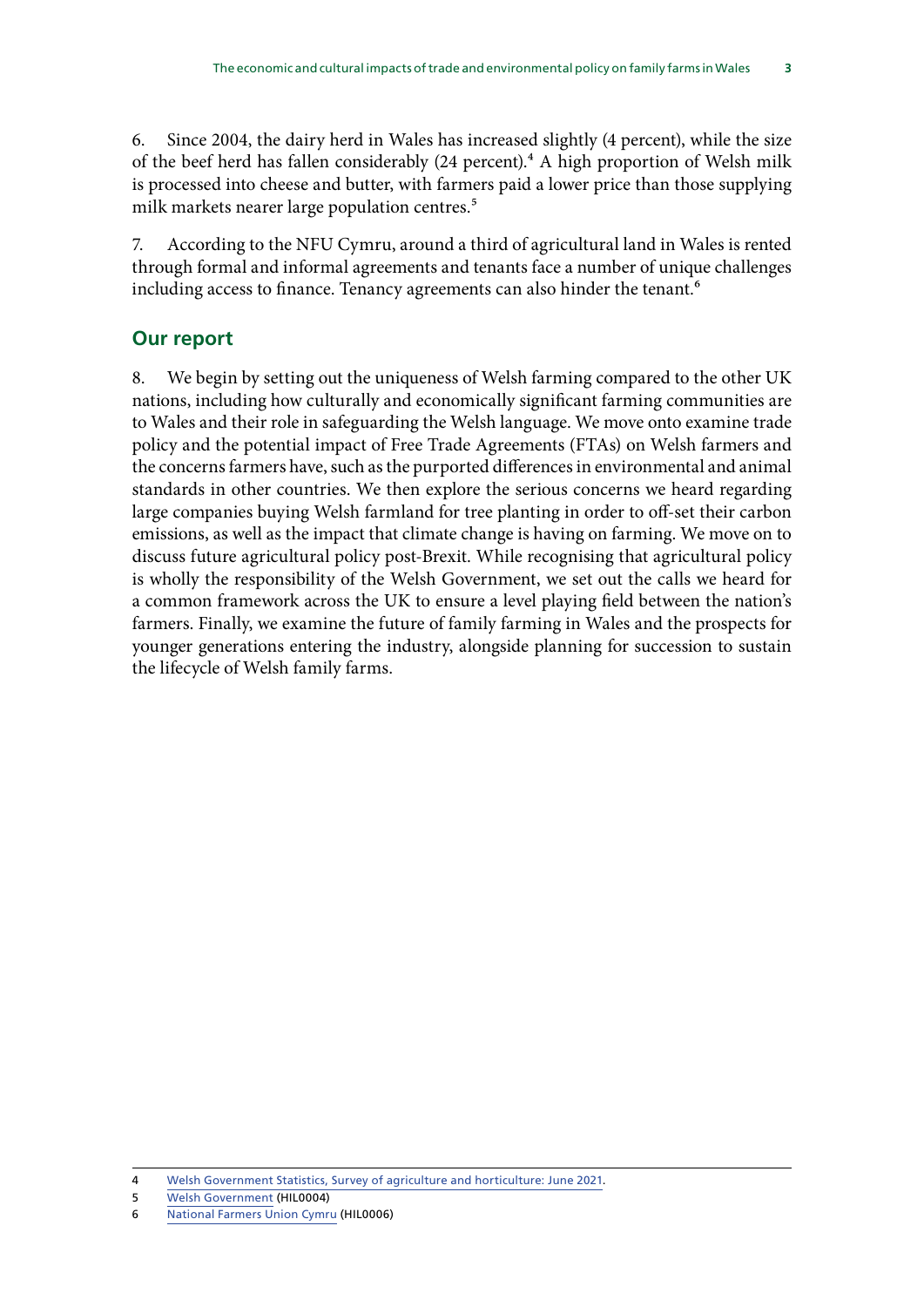## <span id="page-5-0"></span>**1** The uniqueness of Welsh farms

### **Welsh farming and the rest of the UK**

9. During our inquiry we heard that there are a number of areas where farming in Wales differs to the rest of the UK.

10. Agricultural land holdings in Wales are an average size of 48 hectares, compared to an average size of 87 hectares in England.<sup>7</sup> The NFU Cymru told us that this means the Welsh countryside is characterised by farms of a modest size which are typically owned and/or occupied by farming families who will often have farmed for generations.<sup>8</sup>

11. In 2020, 52,800 people worked in the agricultural sector in Wales and those working in agriculture, forestry and fishing represented 3.2 percent of workforce jobs in Wales, higher than the UK average of 1.1 percent.<sup>9</sup> However, in large rural parts of Wales, such as Ceredigion and Powys, jobs in agriculture, forestry and fishing account for more than 12 percent of workplace jobs.<sup>10</sup>

12. In 2020 the aggregate agricultural output (gross output) in Wales was worth £1.7 billion to the economy, with agriculture representing a higher percentage of the Welsh economy compared to the UK as a whole. Agriculture represents 1 percent of the total Gross Value Added (GVA) for Wales compared to 0.6 percent across the UK.<sup>11</sup>

13. Overall, this illustrates the economic significance of farming to Wales, and raises the question of whether these differences should be recognised—or whether trade and climate policies have a different impact on these characteristics. However, Welsh farmers are facing financial difficulties. One farmer told us that "the economics are stacked against the family farm", referring to the single farm payment, rent and working hours. The latest figures for farm incomes by UK nations show that 19 percent of Welsh farms had a farm business income of less than zero with an average income of £26,000 per farm.<sup>12</sup>

14. **Agriculture plays a significant role in the Welsh economy, employing a higher percentage of the workforce in Wales than in other parts of the UK. However, the agriculture sector in Wales is dominated by large sub-sectors such as livestock production and dairy farming. At the same time it is characterised by relatively smaller farm holdings—many of which are family farms. Together this paints a picture of higher risk: a sector dependent on a narrower range of production and farms less resilient to economic shock.**

### **The Welsh language**

15. We have heard about the close connection between farming and the Welsh language. While around 20 percent of the Welsh population speak Welsh, the agriculture, forestry and fishing sectors in Wales represent 43 percent of Welsh speaking workers—higher

<sup>7</sup> [Meat Promotion Wales](https://committees.parliament.uk/writtenevidence/38878/pdf/) (HIL0002)

<sup>8</sup> [National Farmers Union Cymru](https://committees.parliament.uk/writtenevidence/40398/pdf/) (HIL0006)

<sup>9</sup> [Meat Promotion Wales](https://committees.parliament.uk/writtenevidence/38878/pdf/) (HIL0002)

<sup>10</sup> [Welsh Government](https://committees.parliament.uk/writtenevidence/40189/pdf/) (HIL0004)

<sup>11</sup> [Meat Promotion Wales](https://committees.parliament.uk/writtenevidence/38878/pdf/) (HIL0002)

<sup>12</sup> [UK Government statistics, Agriculture in the United Kingdom 2020.](https://assets.publishing.service.gov.uk/government/uploads/system/uploads/attachment_data/file/1056618/AUK2020_22feb22.pdf) (July 2021)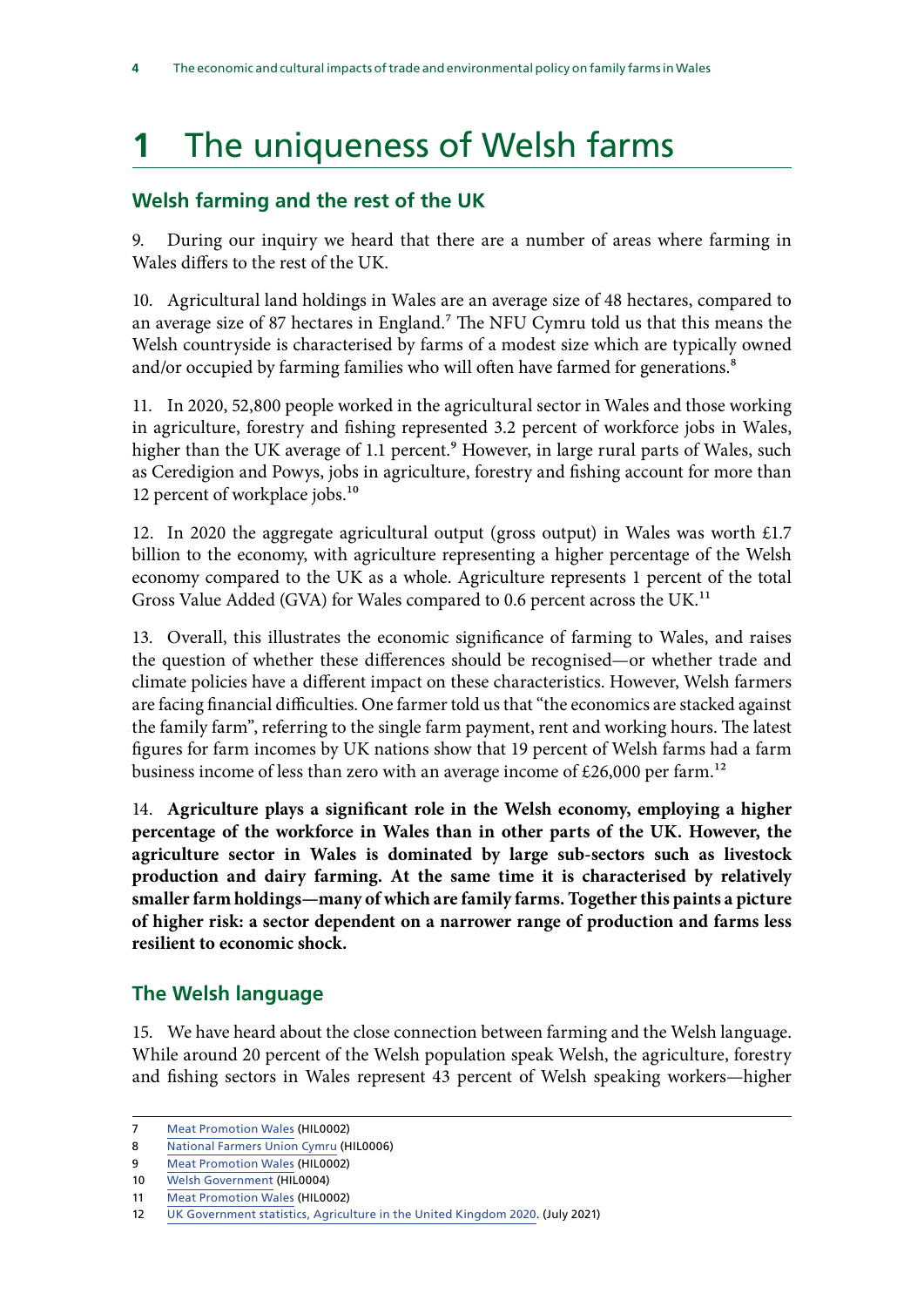than any other employment sector.<sup>13</sup> The Welsh Local Government Association (WLGA) told us that family farms are the backbone of rural communities and play a vital role in sustaining the Welsh language, culture and heritage.<sup>14</sup>

16. We were told how farming communities have long "supported and reinforced all aspects of rural services, from ensuring schools, shops and pubs remain open, to being a stronghold of the Welsh language".15 The NFU Cymru said that while "farmers in Wales maintain the landscape, they also continue to maintain its language and cultural traditions and in doing so preserve our heritage and sense of place for future generations".<sup>16</sup>

17. During our roundtable with farmers, we heard how the language has been handed down from parents to children with the children staying on the farmland. However, we were also told of younger generations leaving because of a lack of work and that this is beginning to have an impact on farming and the language. The written evidence we have received raises concerns that the future viability of family farms could endanger the future of the Welsh language.

18. Conwy Council voiced concerns that without traditional, smaller Welsh family farms there would be an impact on communities, the language, the landscape and habitats which are essential and distinctive qualities of the culture, communities and landscape in Wales.17 We heard from the Growing Mid Wales Partnership that it is vital that the UK Government ensures that future trade or environmental policies support family farms to secure the continued growth of the Welsh language.<sup>18</sup>

19. **Farming communities are vital to rural Wales and play an important role in defining and maintaining the distinctive culture in Wales, including sustaining the Welsh language.** *While language and culture are devolved responsibilities, the UK Government should consider how its approach to relevant reserved policy areas can help to protect the unique cultural contribution of Welsh farming communities. For*  example, the UK Government could consider adding cultural impact to the impact *assessment process for future trade negotiations and to the terms of reference for the work of Trade and Agriculture Commission.*

<sup>13</sup> Written evidence submitted to the inquiry from [Meat Promotion Wales,](https://committees.parliament.uk/writtenevidence/38878/pdf/) [Welsh Government](https://committees.parliament.uk/writtenevidence/40189/pdf/), [NFU Cymru](https://committees.parliament.uk/writtenevidence/40398/pdf/) and [Nature Friendly Farming Network.](https://committees.parliament.uk/writtenevidence/40886/pdf/)

<sup>14</sup> [Welsh Local Government Association](https://committees.parliament.uk/writtenevidence/40515/pdf/) (HIL0012)

<sup>15</sup> [Conwy County Borough Council](https://committees.parliament.uk/writtenevidence/39591/pdf/) (HIL0003)

<sup>16</sup> [National Farmers Union Cymru](https://committees.parliament.uk/writtenevidence/40398/pdf/) (HIL0006)

<sup>17</sup> Ibid

<sup>18</sup> [The Growing Mid Wales Partnership](https://committees.parliament.uk/writtenevidence/40456/pdf/) (HIL0011)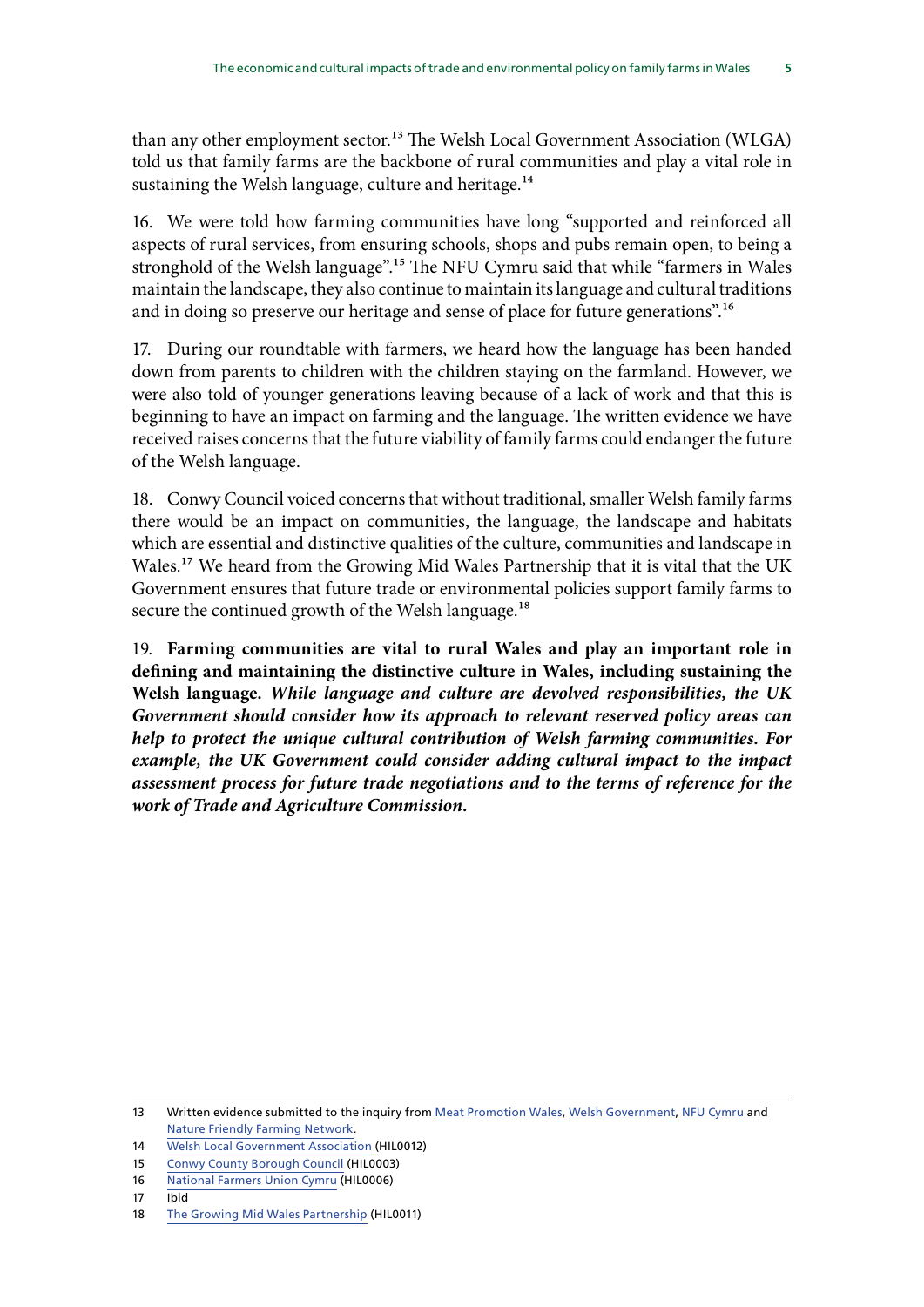## <span id="page-7-0"></span>**2** Free Trade Agreements (FTAs)

### **Trade policy**

20. Wales's food and drink exports reflect its agricultural land use, with meat and dairy products dominating. Meat and meat products are the highest value food and drink export in Wales, representing 36 percent of total food and drink exports in 2020—compared to 12 percent at the UK level.<sup>19</sup> These differences highlight the need for Wales's distinctiveness to be recognised and considered when negotiating FTAs.

21. We have heard calls for the UK and Welsh Governments to work closely together to promote new market opportunities and support businesses in accessing them. The NFU Cymru told us that they wanted to see "international trade outcomes which will enable farmers to grow their businesses".<sup>20</sup> The FUW believe it is essential that the governments use diplomatic channels to address any barriers which may hinder market access.<sup>21</sup>

22. In its written evidence to our inquiry, the UK Government set out the intergovernmental structures created by the Department for International Trade (DIT) regarding trade policy.22 This includes quarterly meetings of the Ministerial Forum for Trade, six-weekly Senior Officials Group meetings and Chief Negotiator calls running parallel to negotiation rounds. There are also eleven Trade Advisory Groups (TAGs) which represent specific sectors of the economy.

23. In October 2021, the new, statutory, Trade and Agriculture Commission (TAC) was launched. Its membership includes Meurig Raymond MBE<sup>23</sup>, who has held various roles in the NFU, including Pembrokeshire County Chairman and President of the NFU.<sup>24</sup> We also take note of the UK Government's announcement of a "new cohort of international 'agri-food attachés' who will work around the world to promote export opportunities for UK farmers and producers, providing market intelligence and technical expertise", as well as the creation of a new Food and Drink Export Council.<sup>25</sup>

24. **We welcome the inclusion of a member of the new Trade and Agriculture Commission (TAC) who has experience of the agricultural landscape in Wales, along with moves to recruit new agri-food attachés, and the establishment of a new Food and Drink Export Council. However, to be successful, the Welsh Government and farming communities need to be fully engaged in the work of the new TAC and Export Council, as well as the work of the attachés.** *The UK Government should collaborate on the terms of reference for the Export Council with the devolved governments and farming organisations, and commit to having at least one council member with expertise and*  experience of the agri-food sector in Wales. We also call for a proportionate number *of the new agri-food attachés to have expertise and knowledge and understanding of the distinctive characteristics of the food and drink sector in Wales, food production in* 

<sup>19</sup> [Welsh Food and Drink, Annual exports bulletin 2020.](https://businesswales.gov.wales/foodanddrink/sites/foodanddrink/files/documents/2021-08-09%20-%20Food%20and%20Drink%20annual%20exports%20briefing%202020%20-%20English%20-%20FINAL.pdf)

<sup>20</sup> [National Farmers Union Cymru](https://committees.parliament.uk/writtenevidence/40398/pdf/) (HIL0006)

<sup>21</sup> [Farmers Union of Wales](https://committees.parliament.uk/writtenevidence/40528/pdf/) (HIL0013)

<sup>22</sup> [UK Government](https://committees.parliament.uk/writtenevidence/42110/pdf/) (HIL0020)

<sup>23</sup> UK Government press release: 'New Trade and Agriculture Commission launched with measures to boost [farming exports'](https://www.gov.uk/government/news/new-trade-and-agriculture-commission-launched-with-measures-to-boost-farming-exports). (21 October 2021)

<sup>24</sup> [NFU, Meurig Raymond biography](https://www.nfuonline.com/archive?treeid=104514) (2018)

<sup>25</sup> [UK Government press release: 'New Trade and Agriculture Commission launched with measures to boost](https://www.gov.uk/government/news/new-trade-and-agriculture-commission-launched-with-measures-to-boost-farming-exports)  [farming exports'](https://www.gov.uk/government/news/new-trade-and-agriculture-commission-launched-with-measures-to-boost-farming-exports). (21 October 2021)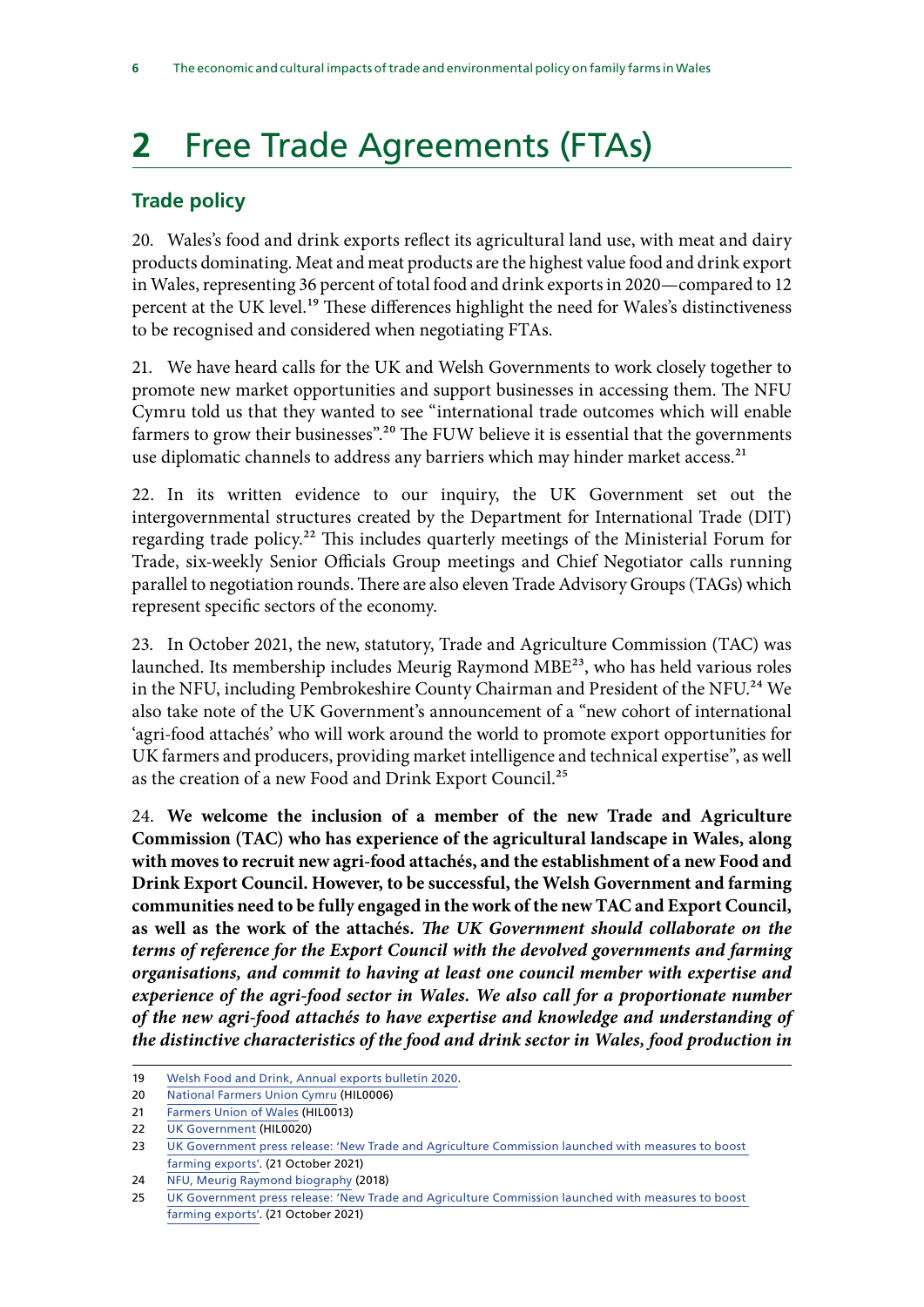#### <span id="page-8-0"></span>*Wales and the impact of decisions upon these areas.*

#### *Concerns of Welsh farmers*

25. One of the main concerns we have heard from the farming sector is the purported difference in standards between UK farmers and farmers in countries that the UK Government is negotiating free trade deals with—specifically, that cheaper imports, produced to less exacting standards, will be favoured over more expensive Welsh products produced to higher standards.

26. We have heard concerns that FTAs could be damaging for farmers in Wales<sup>26</sup> and that the potential implications "range from being modest to very significant".<sup>27</sup> The WLGA expressed a worry that FTAs will, over time, prove to be detrimental to farmers in Wales.<sup>28</sup>

27. New trade deals with major global agricultural exporters will bring increased competition which could disproportionately impact smaller family farms. We have heard calls for check and balances to be put in place in case trade deals do cause injury to the sector.

28. In July 2021, we held a series of sessions on the UK-Australia FTA and recommended that the UK Government should publish a Welsh-specific impact assessment for FTAs to include the impacts by sector.<sup>29</sup> In their written evidence submitted to this inquiry the WLGA, NFU Cymru and FUW expressed support for this recommendation.

29. The Welsh Government's Minister for Climate Change, Julie James MS told us that she would welcome a Welsh-specific impact assessment for all FTAs and that the Welsh Government wanted to better understand the cumulative effects of trade deals.<sup>30</sup> The Minister said that the Welsh Government continued to request cumulative impact modelling from the UK Government.

30. **As we concluded in our report on the implications for Wales of the UK/Australia FTA, we are acutely aware of the concerns held by Welsh farmers of the potential competitive threat posed by FTAs. However, while it is far from certain that the UK will be flooded with produce from countries that the UK Government is negotiating FTAs with, it is important that due thought is given to the impact of FTAs on the agricultural sector, food and drink production in Wales. One particular concern is negotiating tactics which will have a disproportionate impact on Wales, because of the greater reliance on agriculture and food production sectors—for example, subverting the interests and protections on agricultural and food production sectors in order to secure preferential access for larger domestic markets, such as, say, financial services.**

31. **We have previously recommended that the UK Government should publish a Wales-specific impact assessment for FTAs. While this recommendation was previously rejected by the UK Government, we believe that a Welsh impact assessment continues to command substantial support from the sector as well as from the Welsh** 

<sup>26</sup> [Calon Cymru Network](https://committees.parliament.uk/writtenevidence/40395/pdf/) (HIL0005)

<sup>27</sup> [National Farmers Union Cymru](https://committees.parliament.uk/writtenevidence/40398/pdf/) (HIL0006)

<sup>28</sup> [Welsh Local Government Association](https://committees.parliament.uk/writtenevidence/40515/pdf/) (HIL0012)

<sup>29</sup> [Welsh Affairs Committee \(August 2021\), Implications of the UK-Australia FTA for Wales](https://committees.parliament.uk/publications/7027/documents/72981/default/), Third Report of Session 2021–22, HC 481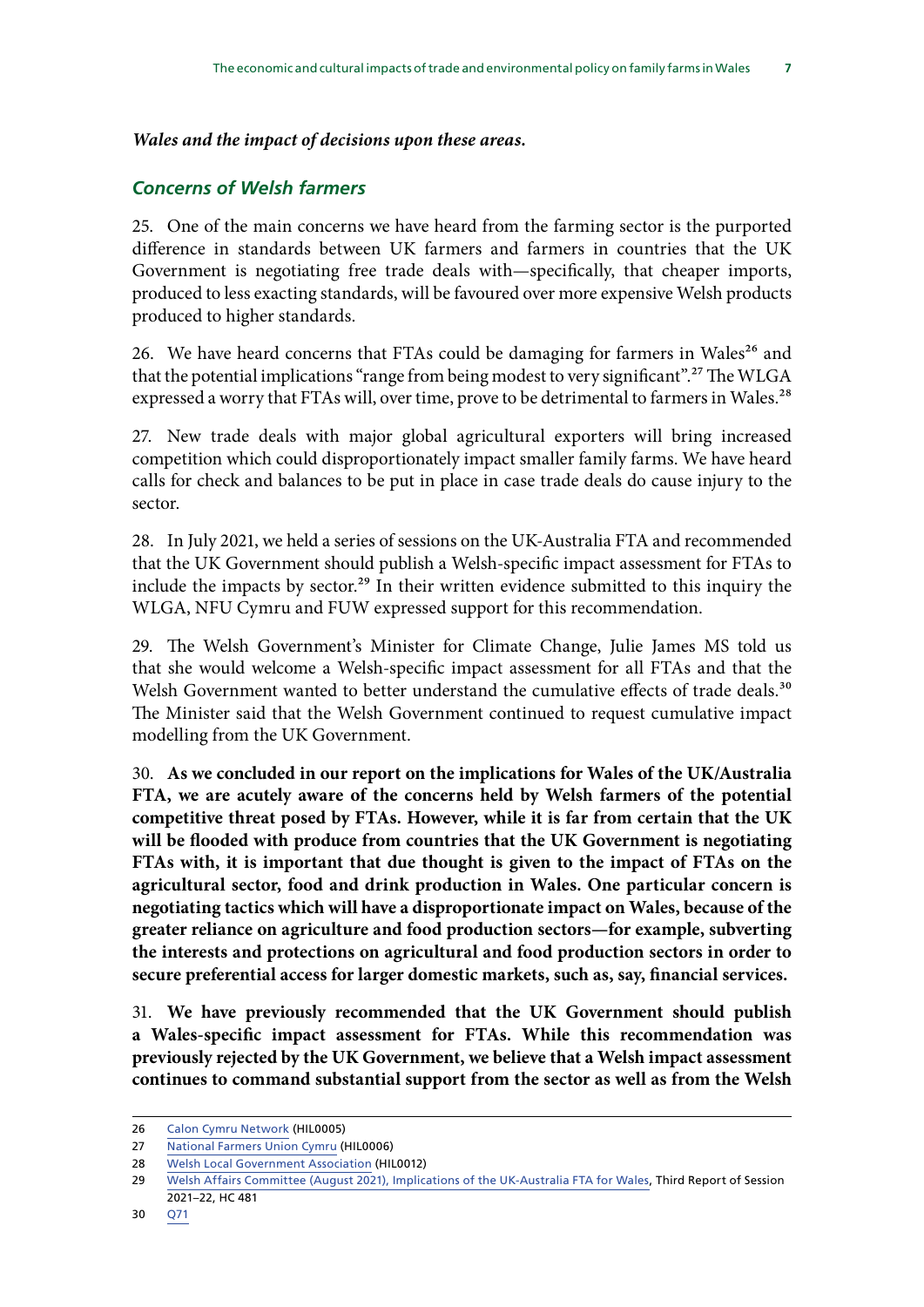**Government.** *We recommend that the UK Government publish a statement on the impact of FTAs on the agricultural sector in Wales, which takes into account the sector's distinctive characteristics, and we call for the UK Government to publish its cumulative impact modelling data on FTAs.*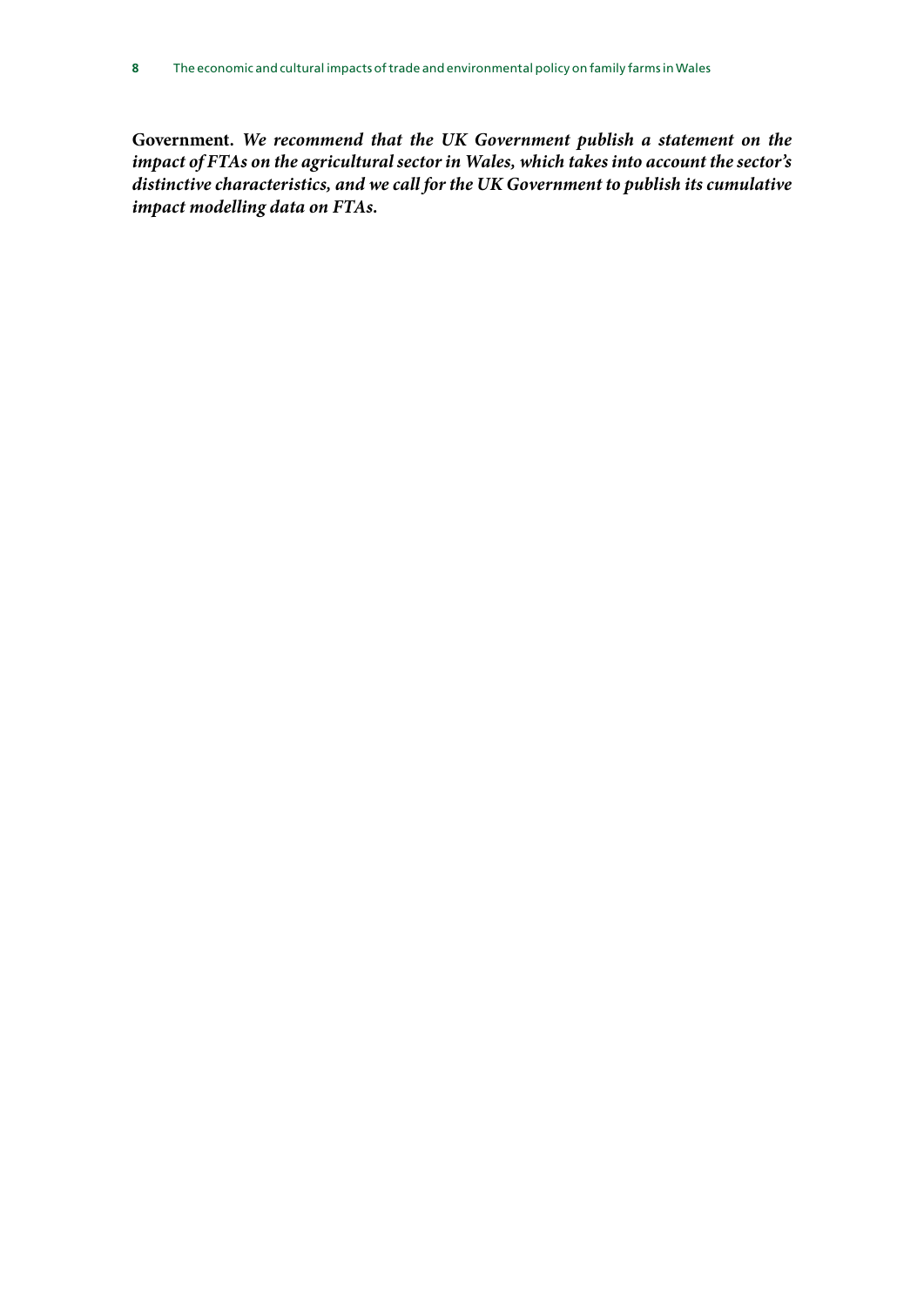## <span id="page-10-0"></span>**3** Environment

### **Tree planting on farmland**

32. A large number of written evidence submissions expressed concerns regarding the purchase of farmland in Wales for tree planting to off-set the carbon emissions of companies. Submissions received included Meat Promotion Wales, Conwy Council, NFU Cymru, WLGA, FUW, Wales Federations of Young Farmers Clubs, Countryside and Community Research Institute (CCRI), Nature Friendly Farming Network (NFFN) and the Tenant Farmers Association (TFA).

33. However, the Welsh Government's Minister for Climate Change, Julie James MS, has said that "Wales needs a step change increase in woodland creation to tackle the climate emergency" and that "farmers have a crucial role to play in planting more trees in Wales".<sup>31</sup>

34. Although the NFFN has welcomed plans to increase woodland coverage on farms, it says that while "trees play a vital role in addressing the nature and climate crises, […] planting the wrong tree in the wrong place can lead to perverse outcomes for climate, nature and rural communities". They also disagree with "carbon offsetting that essentially allows business to continue to pollute".32 In a letter to us, the Woodland Trust said there is a "need for a framework that ensures that companies investing in woodland carbon offsets have credible and substantial emissions reduction programmes" so they are "not using offsetting to avoid emissions reduction".33

35. During our roundtable discussion, farmers expressed very strong views on this issue. One farmer called it "degrading" and said that "it will kill our rural communities", another said it is "immoral because there is no reduction in the carbon".

36. **We recognise the importance of increasing woodland to tackle the climate emergency. However, there are unintended consequences emerging as a result of planting too many trees, of the wrong type, in the wrong place. The move to net zero also needs to be better understood—something that would be helped by greater transparency on what is happening. We have heard legitimate concerns from a large number of witnesses regarding companies buying Welsh farmland for tree planting in order to off-set their carbon emissions. The extent to which this is happening, and the drivers for these actions (and whether they are an unintended consequence of tree planting schemes, including those established by both the UK and Welsh governments), is difficult to establish.**

37. **We oppose any attempts to 'game the system' by investing in viable farming land purely in order to offset carbon emissions accrued by companies elsewhere. Tree planting schemes are an important pillar in attempts to preserve our natural environment for future generations and were never intended to be exploited to the detriment of current businesses or future generations of farmers.**

38. **While we acknowledge and respect the fact that environmental and planning policy are devolved competencies, we strongly encourage the Welsh Government to** 

<sup>31</sup> [Welsh Government Minister for Climate Change's response to a written question](https://record.senedd.wales/WrittenQuestion/83435). (21 September 2021)

<sup>32</sup> [Nature Friendly Farming Network](https://committees.parliament.uk/writtenevidence/40886/pdf/) (HIL0017)

<sup>33</sup> [The Woodland Trust](https://committees.parliament.uk/writtenevidence/42951/pdf/) (HIL0021)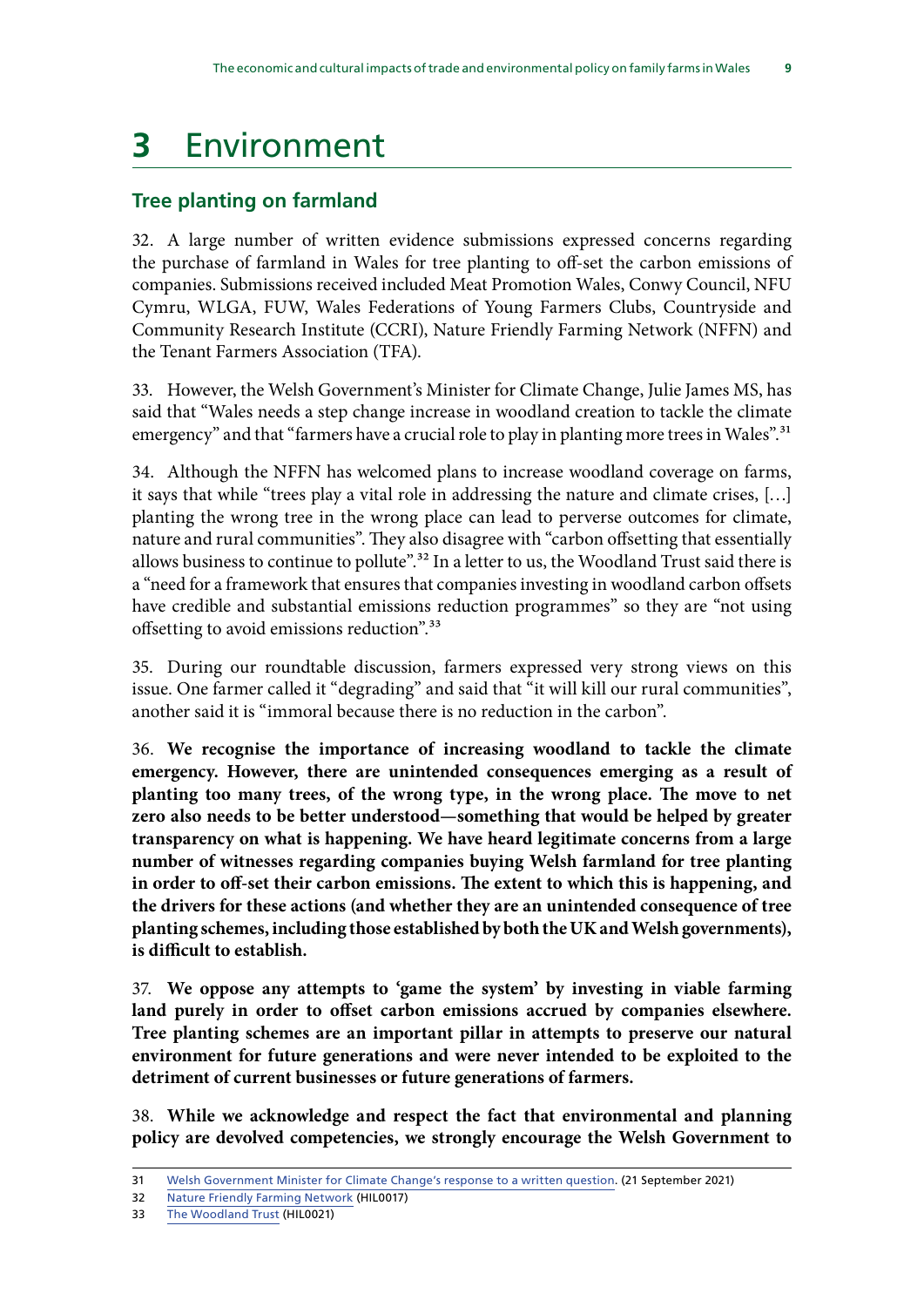<span id="page-11-0"></span>**reassess whether it currently has sufficiently strong safeguards in place for its tree planting schemes. In particular, we draw their attention to the Woodland Trust's call for a requirement that companies investing in carbon woodland offsets have a substantial and credible emission reductions programme in place and are not using offsetting schemes to avoid reducing emissions. Furthermore, we call on the Welsh and UK governments to improve the transparency and regulation of carbon offset schemes which in effect create a change of land use. For example, greater transparency may be achieved by the creation of a register of carbon offset schemes so that the extent of this problem can be monitored.**

#### **Environmental impact on farming**

39. Currently there are around 7 days per year of intense and prolonged rainfall in England and Wales that could lead to river flooding. If there's a 2 degrees Celsius rise in average global temperature this is expected to rise to 10 days per year. $34$ 

40. The impact of climate change on farming is already evident. The Calon Cymru Network noted that changing rainfall patterns are undermining the basic assumptions of hill farming, for example making stock and soil care more complex during wetter winters; and causing more damage from winds and floods.<sup>35</sup> John Davies, President of NFU Cymru, told the us that "we are seeing some more volatility" and "periods of less stability" due to the impact of climate change.<sup>36</sup>

41. We heard concerns from the RSPCA that "increased flooding of fields and reduced crop production could have consequences for the supply of bedding and feed for livestock". The organisation also states that "livestock reared outside may be subjected to unseasonably hot or cold weather" which could exacerbate problems such as lamb death due to exposure of cold weather.<sup>37</sup>

42. It is important to note the role that sustainable farming can play in achieving our climate goals. Responsible land management and low-intensity farming methods mean that red meat can be produced, and eaten, in an environmentally friendly and sustainable way, whilst also benefiting rural communities, Welsh farmers and consumers. We note the assurance from the Welsh Government's Minister for Climate Change, Julie James MS that the Welsh Government did not have a policy on eating less red meat to reduce carbon emissions.<sup>38</sup>

43. **Climate change is already having a clear impact on farming. Changing weather patterns alter the farming environment and create greater instability. Wetter weather will increase challenges to livestock production with increased flooding of fields potentially reducing the crop production used to supply bedding and feed. We are concerned that a reduction in yield, as a result of environmental factors, could reduce the viability of farms and, in turn, could have negative consequences for the cultural, economic and social significance of family farms in Wales.** *We recommend that the UK and Welsh governments work together to ensure that both governments meet their net-zero targets.*

<sup>34</sup> [Helen M. Hanlon, 'Future changes to high impact weather in the UK'.](https://link.springer.com/article/10.1007/s10584-021-03100-5) (June 2021)

<sup>35</sup> [Calon Cymru Network](https://committees.parliament.uk/writtenevidence/40395/pdf/) (HIL0005)

<sup>36</sup> [Q25](https://committees.parliament.uk/oralevidence/3076/pdf/)

<sup>37</sup> [RSPCA](https://committees.parliament.uk/writtenevidence/40399/pdf/) (HIL0007)

<sup>38</sup> [Q93](https://committees.parliament.uk/oralevidence/3393/pdf/)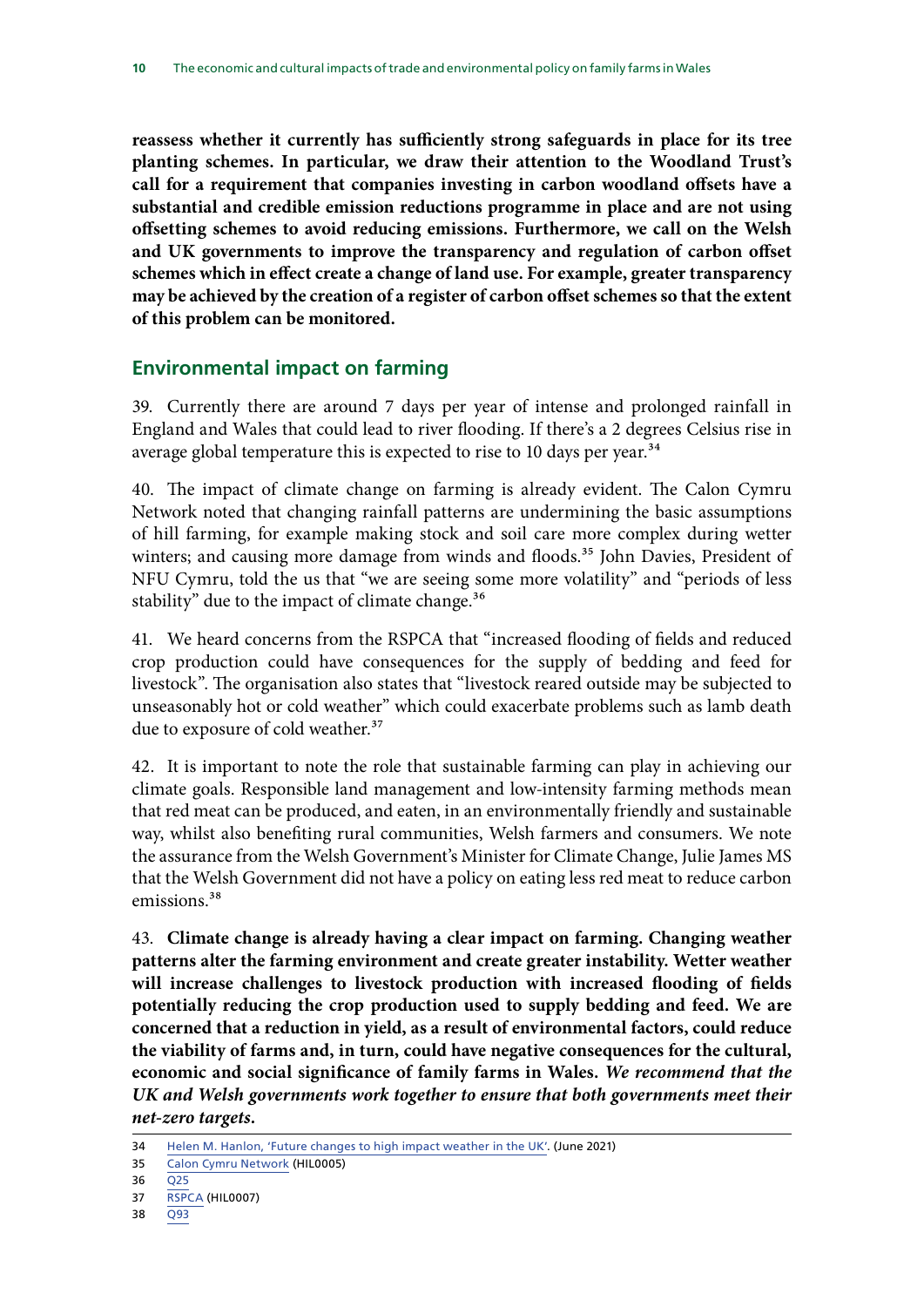## <span id="page-12-0"></span>**4** Future agricultural policy

### **Post-Brexit agricultural policies**

44. When the UK left the European Union (EU) it also moved outside the remit of the Common Agricultural Policy (CAP) which had provided farmers with direct payments and support for rural development schemes. Agricultural funding is a devolved matter and, since leaving the EU, an interim CAP-style system is being maintained until Wales transitions to a new scheme.

45. The Welsh Government is developing a future agricultural policy for Wales which is largely set out in its Agriculture (Wales) Bill. The Welsh Government held a consultation on this Bill.<sup>39</sup> Unlike the CAP, the Welsh Government's proposal is that farmers would not receive support specifically for producing food. The Welsh Government does not intend to class food production as a 'public good' due to food having a market value; instead funding would focus on non-marketable benefits of sustainable food production, such as enhancing biodiversity and carbon sequestration. These principles are similar to that being trialled in England under the UK Government's Environmental Land Management (ELM) schemes.<sup>40</sup>

46. When we discussed future agricultural policy at our roundtable with farmers, they were clear that producing food is good for the public. The farmers told us that the UK should be self-sufficient: producing enough food to meet its own needs, in an environmentally friendly way that is sustainable and for them to receive a fair price for what they produce.

47. Many respondents to our call for evidence have raised concerns regarding the potential implications of differing agricultural policies across the UK. Meat Promotion Wales told us that it is "crucial that market distortion is avoided within the UK where food producers in one part of the UK may be at a financial disadvantage to producers in other parts of the UK".<sup>41</sup> The WLGA suggested that, when comparing Welsh Government proposals to Scotland, Northern Ireland and the EU, Welsh farmers face a significant competitive disadvantage as farmers in those countries will continue to receive direct support for food production.<sup>42</sup>

48. During our first oral evidence session, all witnesses appeared to endorse a UK common framework for agriculture to sit above devolved agricultural policy. William Jones of Wales Federation of Young Farmers, John Davies of NFU Cymru, and Professor Terry Marsden told us that a framework was needed to ensure a level playing field. Nick Fenwick of FUW said the framework should have "flexibility within which we can respect devolution".43 When we asked the Welsh Government Minister for Climate Change whether the Welsh Government would be open to discussions with the UK and other devolved governments on a framework in this area, she said yes.<sup>44</sup>

41 [Meat Promotion Wales](https://committees.parliament.uk/writtenevidence/38878/pdf/) (HIL0002)

<sup>39</sup> [Welsh Government, Agriculture \(Wales\) Bill: Summary of consultation outcome](https://gov.wales/agriculture-wales-bill) (March 2021)

<sup>40</sup> [UK Government, Environmental Land Management Schemes: Overview](https://www.gov.uk/government/publications/environmental-land-management-schemes-overview/environmental-land-management-scheme-overview) (March 2021)

<sup>42</sup> [Welsh Local Government Association](https://committees.parliament.uk/writtenevidence/40515/pdf/) (HIL0012)

<sup>43</sup> [Q13](https://committees.parliament.uk/oralevidence/3075/pdf/)

<sup>44</sup> [Q71](https://committees.parliament.uk/oralevidence/3393/pdf/)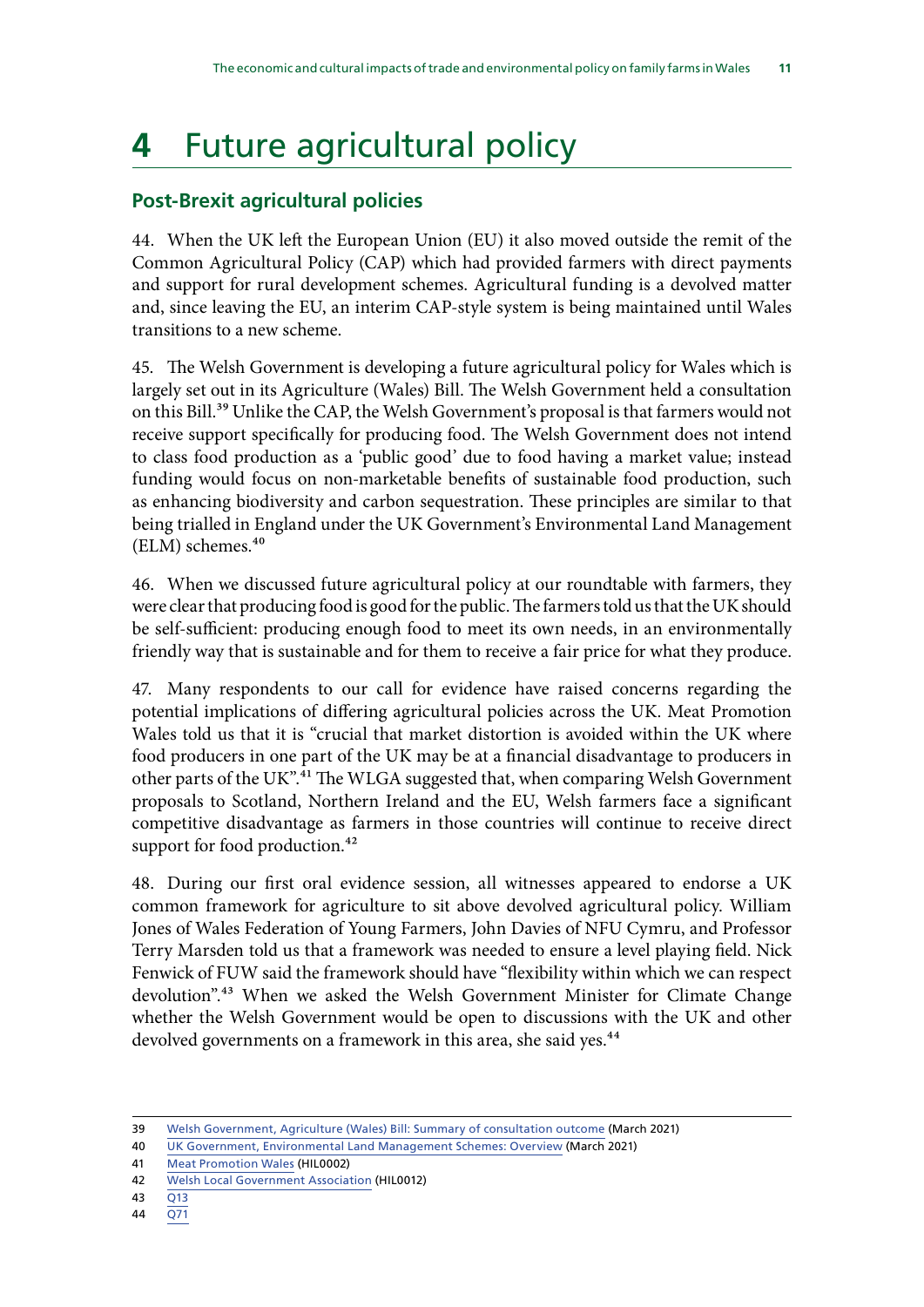49. **We recognise the vital role that farmers play in food production and acknowledge the desire of UK and Welsh governments to move to a system of funding for public goods. However, we are concerned about the impact that transitioning from the existing system of payments for food production will have on the agricultural sector.**

50. *Although agricultural policy is a devolved responsibility, we heard calls for the four governments to ensure that they discuss changes to their respective agriculture policies. The UK Government should consult via the new Interministerial Group on Environment, Food and Rural Affairs with the devolved governments on potential areas for collaboration and whether there is scope for a UK wide agriculture framework which would set overarching principles. It must be clear that any such framework should enable nation specific policy responses.*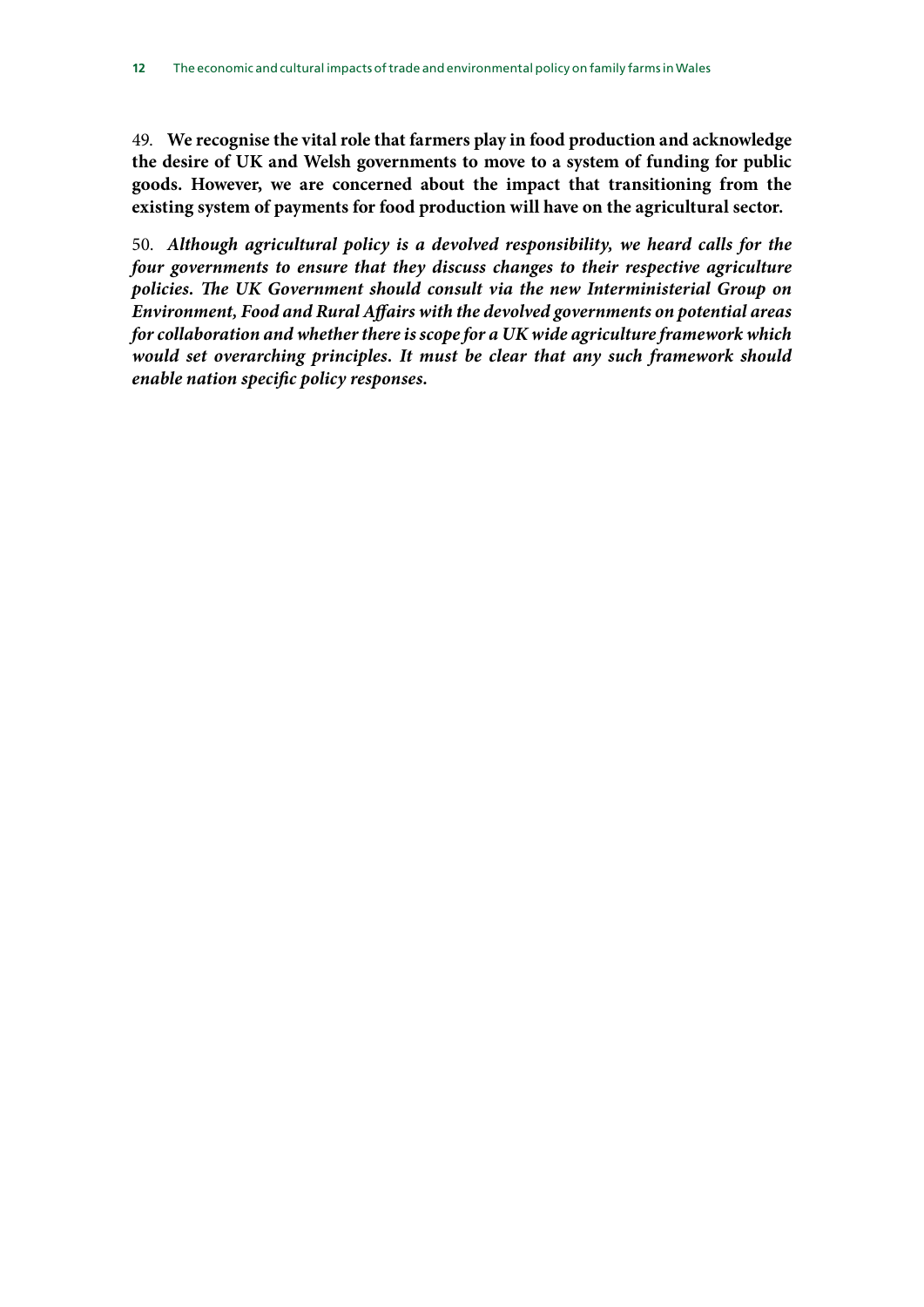## <span id="page-14-0"></span>**5** Future of farming in Wales

### **Future generations and succession planning**

51. The average age of Welsh farmers is over 60 with just 3 percent of farmers under the age of 35.45 The Prince's Countryside Fund told us that succession and support for new entrants were key challenges and said provisions should be made for succession to enable the life cycle of farming to work.<sup>46</sup>

52. The Wales Federation of Young Farmers Clubs says that the next generation of farmers have the enthusiasm for learning and taking on new ideas for the future.<sup>47</sup> We heard from John Davies, President of NFU Cymru, that "the people are there; we just need to support and facilitate their entry into our industry".<sup>48</sup>

53. However, Conwy Council told us that opportunities for young farmers to enter the industry are restricted due to the lack of opportunities available to other farmers to step aside.49 We heard from Professor Terry Marsden, Cardiff University, that planning for succession "is critical" and that he would like to "see this as a significant part of the Welsh sustainable farming scheme".<sup>50</sup>

54. The NFFN urges both the UK and Welsh governments to offer financial support and incentives for young farmers and new entrants into agriculture, such as providing grants for machinery and equipment.<sup>51</sup> We heard from the FUW that "we need to encourage those people who are thinking of retiring not to sell their farms up for forestry planting but to let their farms to young people".<sup>52</sup>

55. Conwy Council has called for governments to look into an 'exit strategy' for farmers who want to retire and an 'entry scheme' to assist new individuals wanting to enter the farming industry.<sup>53</sup> The Tenant Farmers Association also put forward an exit or retirement scheme which could include a lump sum payment.<sup>54</sup>

56. **Farming is economically, socially and culturally important in Wales. We recognise and endorse the vision of a future where the natural environment is cared for, prime agricultural land is cultivated effectively and appropriately, and where the next generation has a pathway into the industry while older farmers have a viable route towards a well-deserved retirement.**

57. **The future of farming in Wales depends on the viability of career options for younger generations to come through.** *We call on the UK and Welsh governments to work closely together to support and encourage new entrants; for example, respecting the role of both freeholder and tenant and the different attitudes to risk, revenue, capital, returns on investment, profit and public goods. This might translate into loan and grants* 

<sup>45</sup> [Conwy County Borough Council](https://committees.parliament.uk/writtenevidence/39591/pdf/) (HIL0003)

<sup>46</sup> [Prince's Countryside Fund](https://committees.parliament.uk/writtenevidence/40683/pdf/) (HIL0016)

<sup>47</sup> [Wales Federation of Young Farmers Clubs](https://committees.parliament.uk/writtenevidence/40421/pdf/) (HIL0009)

<sup>48</sup> O<sub>8</sub>

<sup>49</sup> [Conwy County Borough Council](https://committees.parliament.uk/writtenevidence/39591/pdf/) (HIL0003)

<sup>50</sup> [Q34](https://committees.parliament.uk/oralevidence/3075/pdf/)

<sup>51</sup> [Nature Friendly Farming Network](https://committees.parliament.uk/writtenevidence/40886/pdf/) (HIL0017)

<sup>52</sup> [Q9](https://committees.parliament.uk/oralevidence/3075/pdf/)

<sup>53</sup> [Conwy County Borough Council](https://committees.parliament.uk/writtenevidence/39591/pdf/) (HIL0003)

<sup>54</sup> [Tenant Farmers Association](https://committees.parliament.uk/writtenevidence/40888/pdf/) (HIL0018)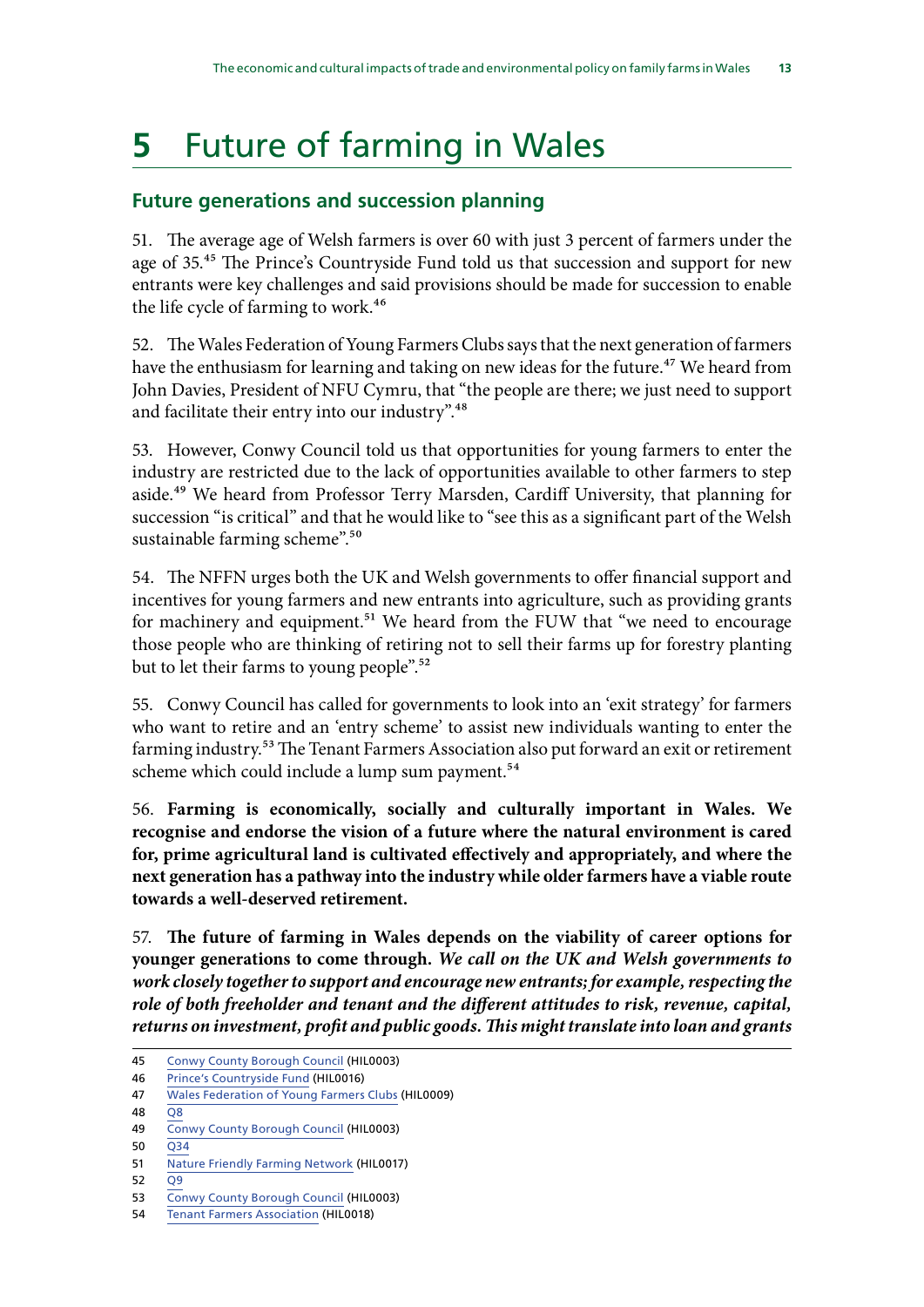*for (capital) purchase and improvements such as land management or environmental sustainability. It might also translate into payments (revenue) for other public goods such as cultural preservation and community strength.*

58. **We are aware of the importance of succession for family farms. One challenge for new entrants into the farming industry is the lack of opportunities available for older farmers to step aside and plan for their succession.** *We recommend that the UK and Welsh governments work together to understand the drivers for exiting farming and creating sustainable routes that meet financial needs and also enable the next generation of farmers. We note that farmers and land/asset holders might wish to extract capital or divest assets through sale or retain assets and use them to generate revenue (e.g. drawdown or rental).*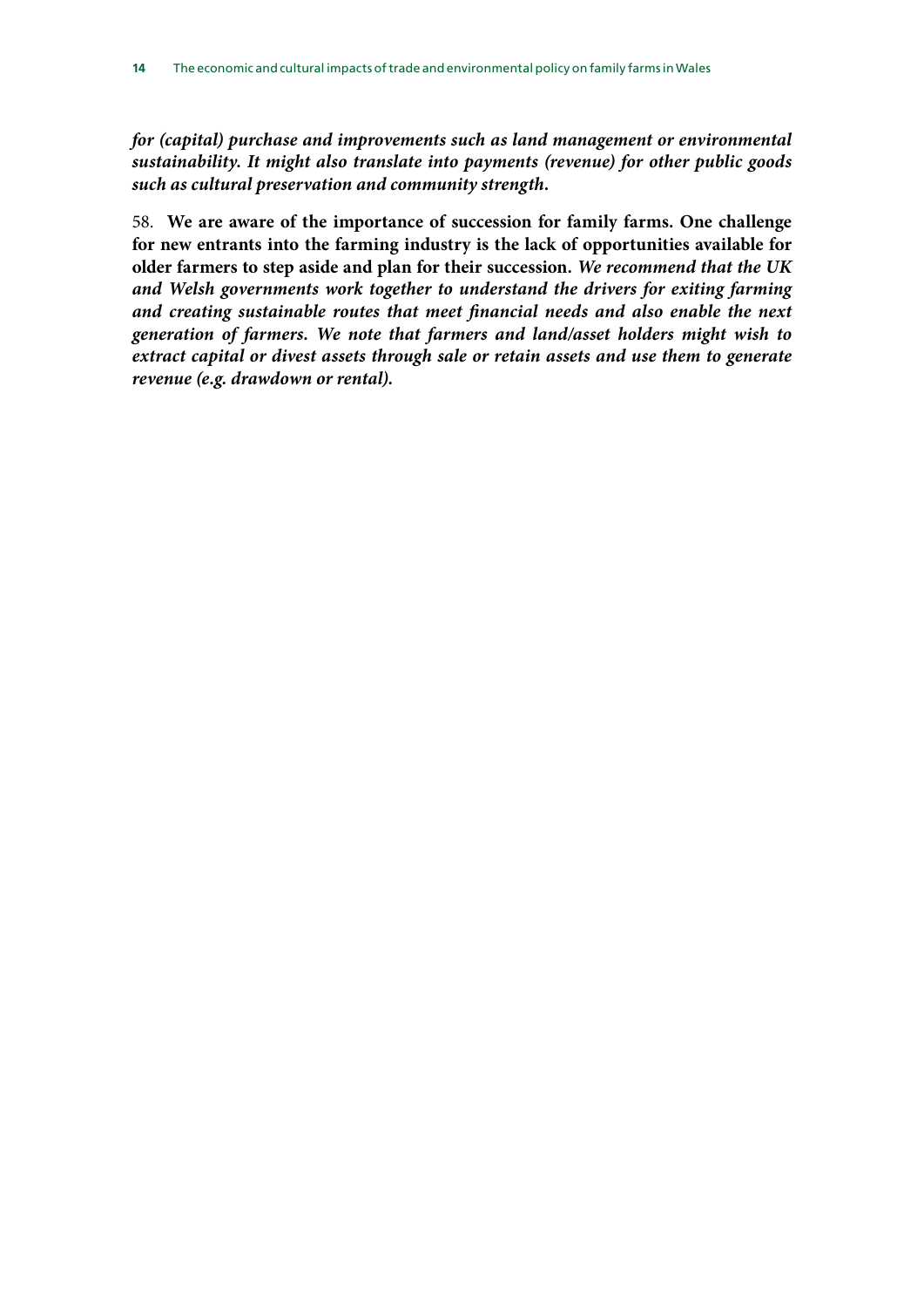## Conclusions and recommendations

#### The uniqueness of Welsh farms

- 1. Agriculture plays a significant role in the Welsh economy, employing a higher percentage of the workforce in Wales than in other parts of the UK. However, the agriculture sector in Wales is dominated by large sub-sectors such as livestock production and dairy farming. At the same time it is characterised by relatively smaller farm holdings—many of which are family farms. Together this paints a picture of higher risk: a sector dependent on a narrower range of production and farms less resilient to economic shock. (Paragraph 14)
- 2. Farming communities are vital to rural Wales and play an important role in defining and maintaining the distinctive culture in Wales, including sustaining the Welsh language. *While language and culture are devolved responsibilities, the UK Government should consider how its approach to relevant reserved policy areas can help to protect the unique cultural contribution of Welsh farming communities. For*  example, the UK Government could consider adding cultural impact to the impact *assessment process for future trade negotiations and to the terms of reference for the work of Trade and Agriculture Commission.* (Paragraph 19)

#### Free Trade Agreements (FTAs)

- 3. We welcome the inclusion of a member of the new Trade and Agriculture Commission (TAC) who has experience of the agricultural landscape in Wales, along with moves to recruit new agri-food attachés, and the establishment of a new Food and Drink Export Council. However, to be successful, the Welsh Government and farming communities need to be fully engaged in the work of the new TAC and Export Council, as well as the work of the attachés. *The UK Government should collaborate on the terms of reference for the Export Council with the devolved governments and farming organisations, and commit to having at least one council member with expertise and experience of the agri-food sector in Wales. We also call for a proportionate number of the new agri-food attachés to have expertise and knowledge and understanding of the distinctive characteristics of the food and drink sector in Wales, food production in Wales and the impact of decisions upon these areas.* (Paragraph 24)
- 4. As we concluded in our report on the implications for Wales of the UK/Australia FTA, we are acutely aware of the concerns held by Welsh farmers of the potential competitive threat posed by FTAs. However, while it is far from certain that the UK will be flooded with produce from countries that the UK Government is negotiating FTAs with, it is important that due thought is given to the impact of FTAs on the agricultural sector, food and drink production in Wales. One particular concern is negotiating tactics which will have a disproportionate impact on Wales, because of the greater reliance on agriculture and food production sectors—for example, subverting the interests and protections on agricultural and food production sectors in order to secure preferential access for larger domestic markets, such as, say, financial services. (Paragraph 30)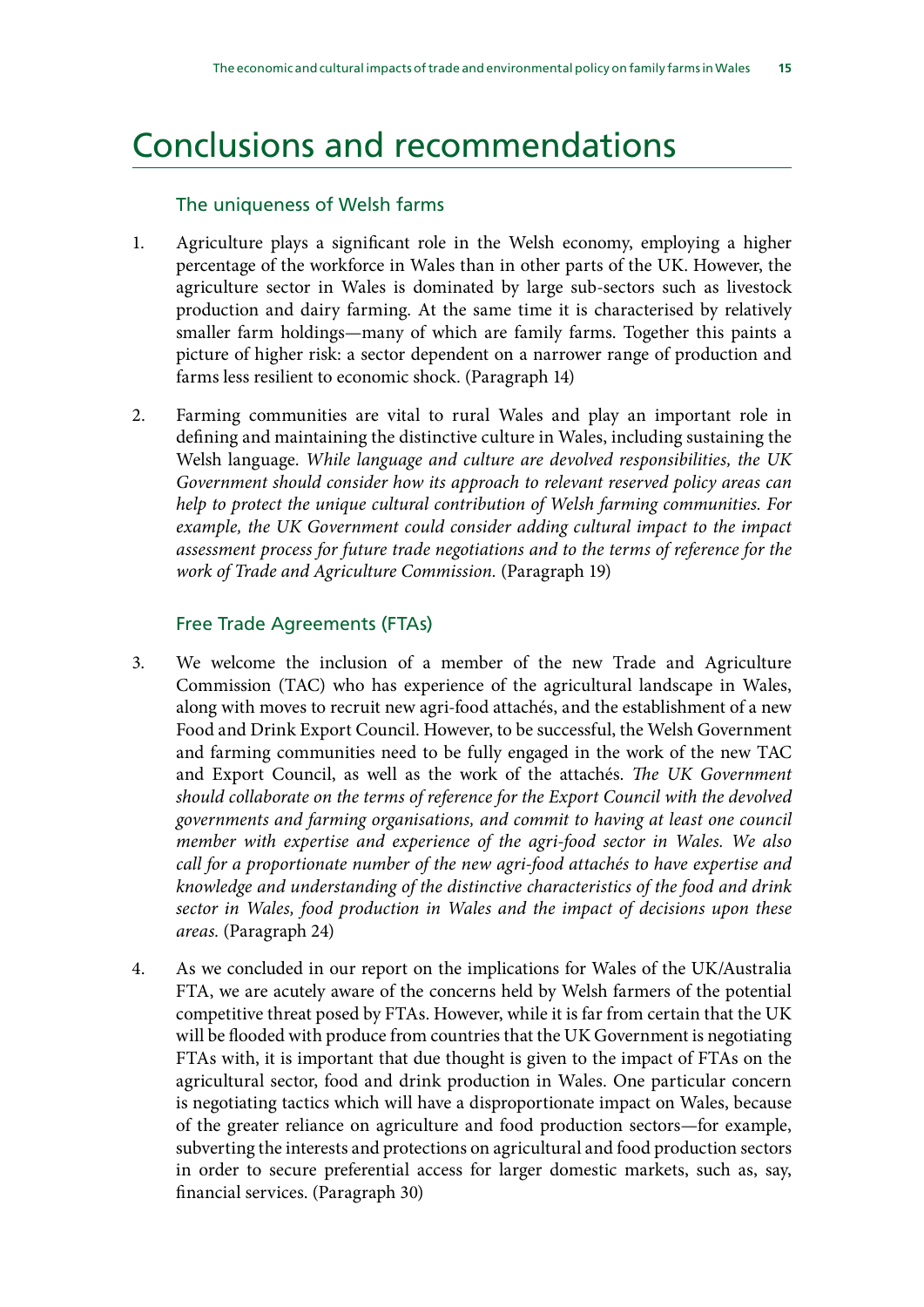5. We have previously recommended that the UK Government should publish a Walesspecific impact assessment for FTAs. While this recommendation was previously rejected by the UK Government, we believe that a Welsh impact assessment continues to command substantial support from the sector as well as from the Welsh Government. *We recommend that the UK Government publish a statement on the impact of FTAs on the agricultural sector in Wales, which takes into account the sector's distinctive characteristics, and we call for the UK Government to publish its cumulative impact modelling data on FTAs.* (Paragraph 31)

#### Environment

- 6. We recognise the importance of increasing woodland to tackle the climate emergency. However, there are unintended consequences emerging as a result of planting too many trees, of the wrong type, in the wrong place. The move to net zero also needs to be better understood—something that would be helped by greater transparency on what is happening. We have heard legitimate concerns from a large number of witnesses regarding companies buying Welsh farmland for tree planting in order to off-set their carbon emissions. The extent to which this is happening, and the drivers for these actions (and whether they are an unintended consequence of tree planting schemes, including those established by both the UK and Welsh governments), is difficult to establish. (Paragraph 36)
- 7. We oppose any attempts to 'game the system' by investing in viable farming land purely in order to offset carbon emissions accrued by companies elsewhere. Tree planting schemes are an important pillar in attempts to preserve our natural environment for future generations and were never intended to be exploited to the detriment of current businesses or future generations of farmers. (Paragraph 37)
- 8. While we acknowledge and respect the fact that environmental and planning policy are devolved competencies, we strongly encourage the Welsh Government to reassess whether it currently has sufficiently strong safeguards in place for its tree planting schemes. In particular, we draw their attention to the Woodland Trust's call for a requirement that companies investing in carbon woodland offsets have a substantial and credible emission reductions programme in place and are not using offsetting schemes to avoid reducing emissions. Furthermore, we call on the Welsh and UK governments to improve the transparency and regulation of carbon offset schemes which in effect create a change of land use. For example, greater transparency may be achieved by the creation of a register of carbon offset schemes so that the extent of this problem can be monitored. (Paragraph 38)
- 9. Climate change is already having a clear impact on farming. Changing weather patterns alter the farming environment and create greater instability. Wetter weather will increase challenges to livestock production with increased flooding of fields potentially reducing the crop production used to supply bedding and feed. We are concerned that a reduction in yield, as a result of environmental factors, could reduce the viability of farms and, in turn, could have negative consequences for the cultural, economic and social significance of family farms in Wales. *We recommend that the UK and Welsh governments work together to ensure that both governments meet their net-zero targets.* (Paragraph 43)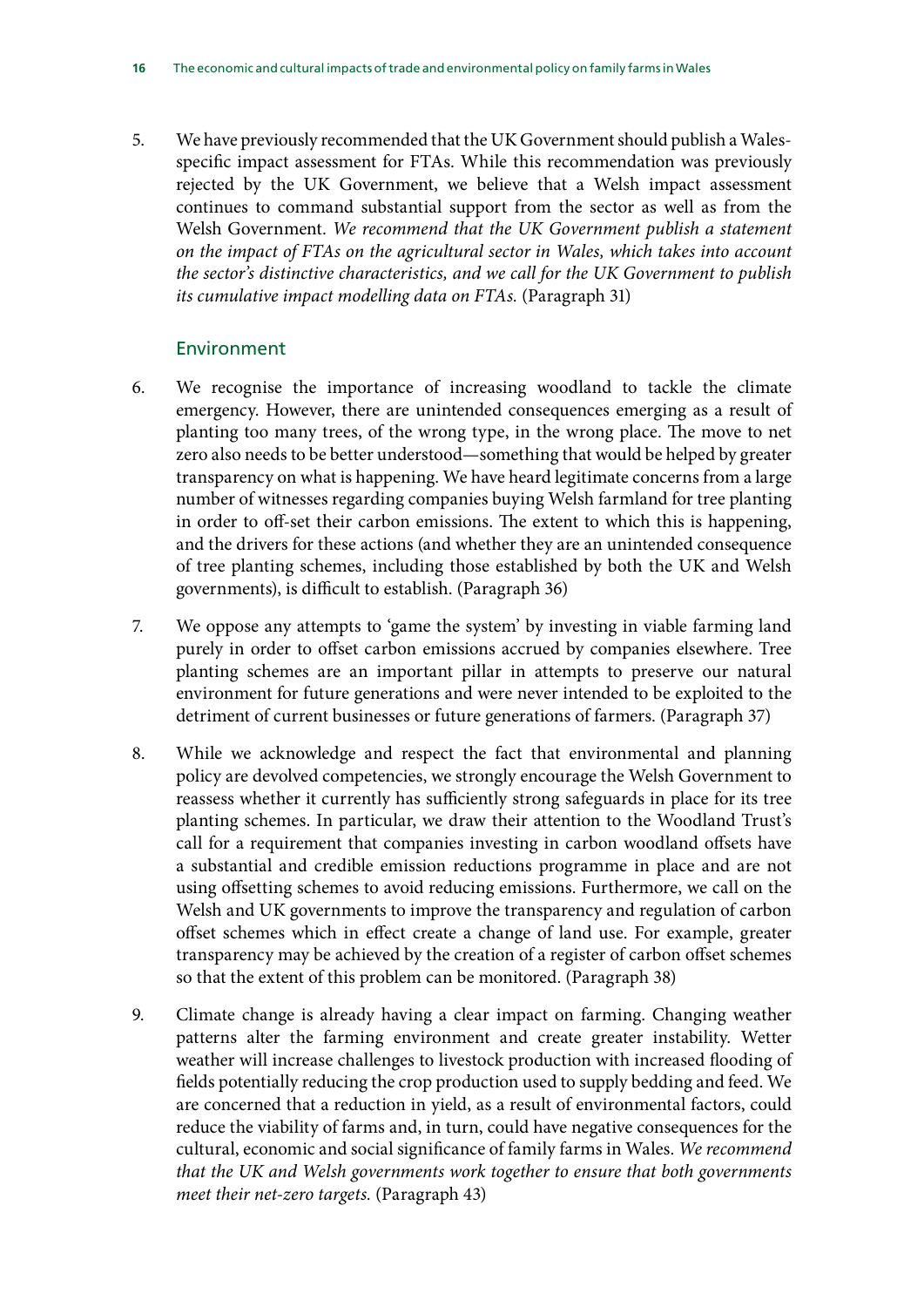### Future agricultural policy

- 10. We recognise the vital role that farmers play in food production and acknowledge the desire of UK and Welsh governments to move to a system of funding for public goods. However, we are concerned about the impact that transitioning from the existing system of payments for food production will have on the agricultural sector. (Paragraph 49)
- 11. *Although agricultural policy is a devolved responsibility, we heard calls for the four governments to ensure that they discuss changes to their respective agriculture policies. The UK Government should consult via the new Interministerial Group on Environment, Food and Rural Affairs with the devolved governments on potential areas for collaboration and whether there is scope for a UK wide agriculture framework which would set overarching principles. It must be clear that any such frameworks should enable nation specific policy responses.* (Paragraph 50)

#### Future of farming in Wales

- 12. Farming is economically, socially and culturally important in Wales. We recognise and endorse the vision of a future where the natural environment is cared for, prime agricultural land is cultivated effectively and appropriately, and where the next generation has a pathway into the industry while older farmers have a viable route towards a well-deserved retirement. (Paragraph 56)
- 13. The future of farming in Wales depends on the viability of career options for younger generations to come through. *We call on the UK and Welsh governments to work closely together to support and encourage new entrants; for example, respecting the role of both freeholder and tenant and the different attitudes to risk, revenue, capital, returns on investment, profit and public goods. This might translate into loan and grants for (capital) purchase and improvements such as land management or environmental sustainability. It might also translate into payments (revenue) for other public goods such as cultural preservation and community strength.* (Paragraph 57)
- 14. We are aware of the importance of succession for family farms. One challenge for new entrants into the farming industry is the lack of opportunities available for older farmers to step aside and plan for their succession. *We recommend that the UK and Welsh governments work together to understand the drivers for exiting farming and creating sustainable routes that meet financial needs and also enable the next generation of farmers. We note that farmers and land/asset holders might wish to extract capital or divest assets through sale or retain assets and use them to generate revenue (e.g. drawdown or rental).* (Paragraph 58)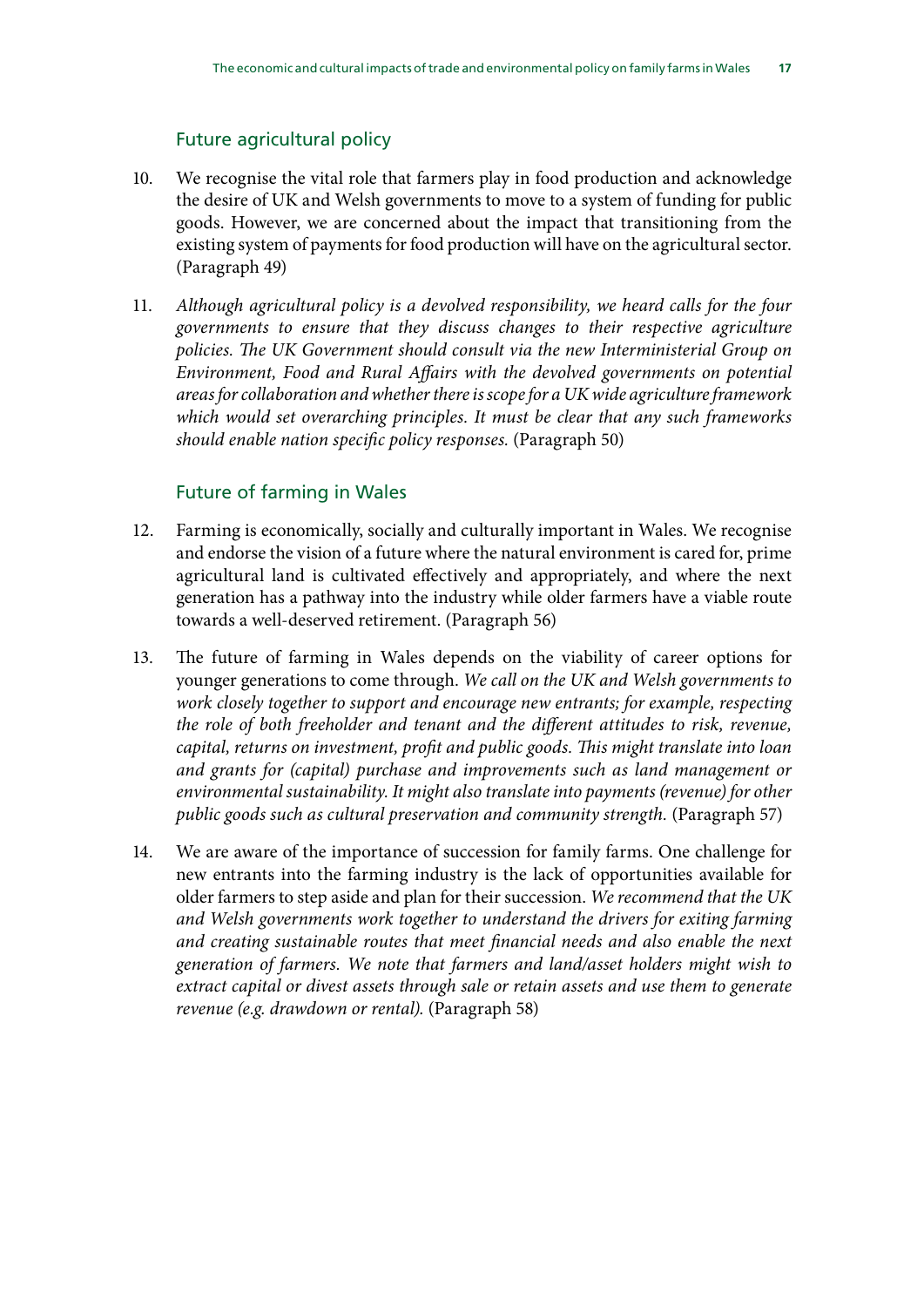## <span id="page-19-0"></span>Formal minutes

### **Wednesday 30 March**

#### **Members present**

Simon Baynes Geraint Davies Ruth Jones Ben Lake Robin Millar Beth Winter In the absence of the Chair, Ben Lake was called to the Chair.

### **The economic and cultural impacts of trade and environmental policy on family farms in Wales**

Draft report (*The economic and cultural impacts of trade and environmental policy on family farms in Wales*), proposed by the Chair brought up and read.

*Ordered*, That the Chair's draft Report be read a second time, paragraph by paragraph.

Paragraphs 1 to 58 be read and agreed to.

*Resolved*, That the Report be the Fifth Report of the Committee to the House.

*Ordered*, That the Chair make the Report to the House.

*Ordered*, That embargoed copies of the Report be made available (Standing Order No. 134)

### **Adjournment**

Adjourned till Wednesday 20 April at 9.30am.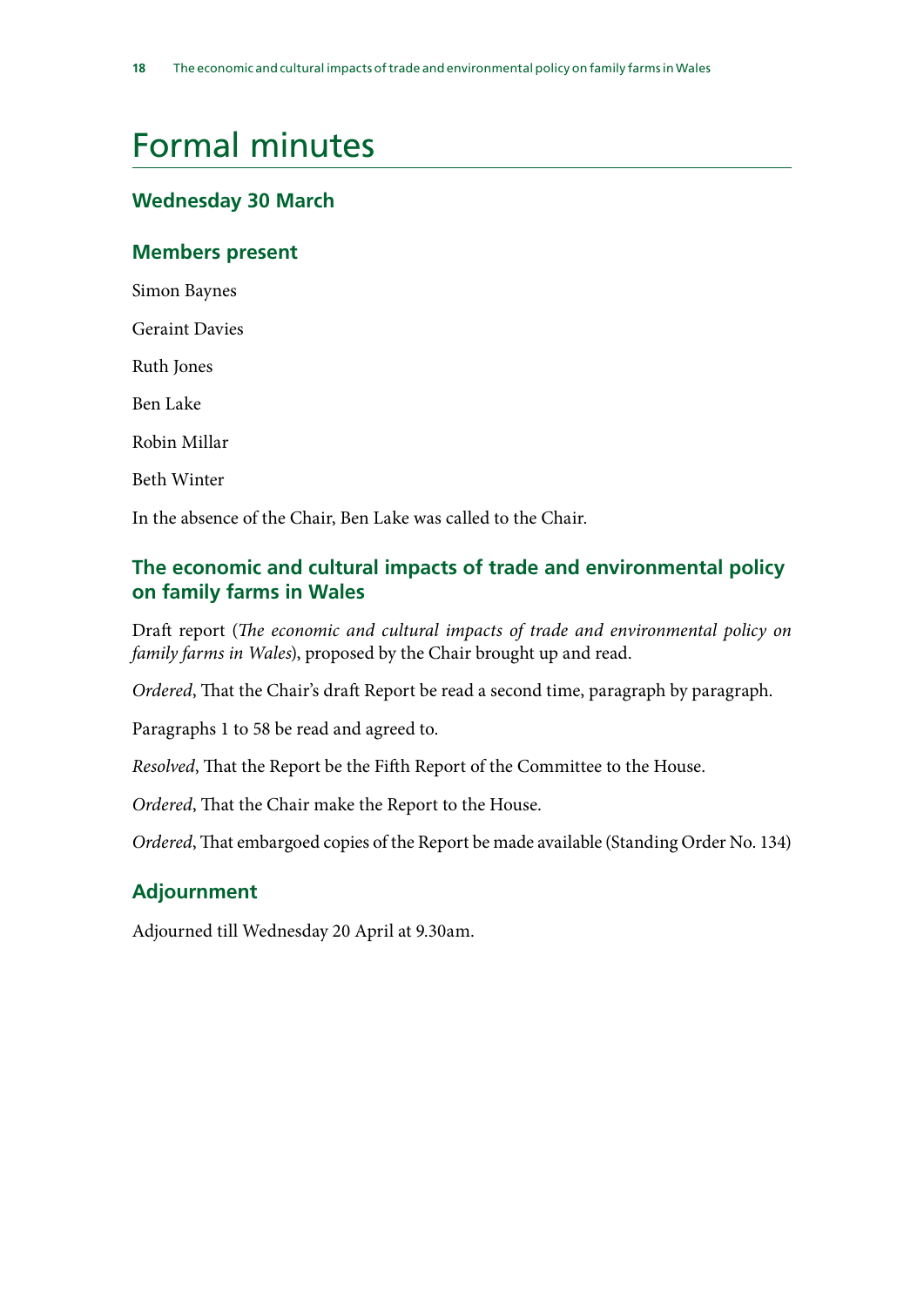### <span id="page-20-0"></span>**Witnesses**

The following witnesses gave evidence. Transcripts can be viewed on the [inquiry publications](https://committees.parliament.uk/work/1424/default/publications/oral-evidence/) [page](https://committees.parliament.uk/work/1424/default/publications/oral-evidence/) of the Committee's website.

#### **Wednesday 24 November 2021**

**Dr Nick Fenwick**, Head of Policy, Farmers Union of Wales; **John Davies**, President, National Farmers Union Cymru; **William Jones**, Chair, Rural Affairs Committee, Wales YFC [Q1–29](https://committees.parliament.uk/oralevidence/3075/html/)

**Professor Terry Marsden**, Emeritus Professor, Cardiff University; **David Williams**, Wales - Partnerships Manager and Regional Lead, Farming Community Network [Q30–54](https://committees.parliament.uk/oralevidence/3075/html/)

#### **Wednesday 02 February 2022**

**Julie James MS**, Minister for Climate Change, Welsh Government; **Vicky Jones**, Head of Agriculture, Sustainability and Development Division, Welsh Government; **James Owen**, Head of Land Management Reform, Welsh Government; **Jon Travis**, Head of Forestry Reform, Welsh Government [Q55–94](https://committees.parliament.uk/oralevidence/3393/html/)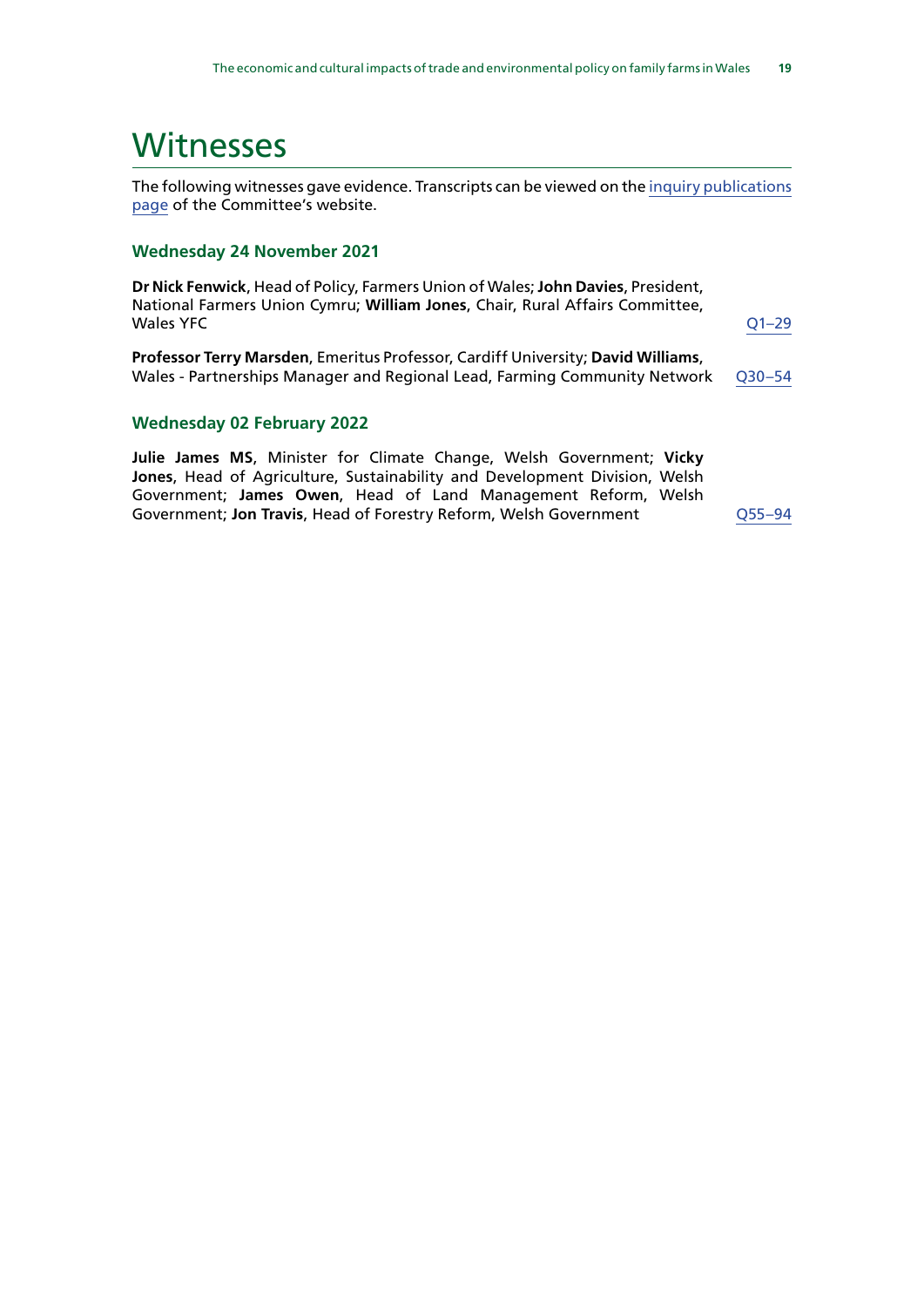## <span id="page-21-0"></span>Published written evidence

The following written evidence was received and can be viewed on the [inquiry publications](https://committees.parliament.uk/work/1424/default/publications/written-evidence/) [page](https://committees.parliament.uk/work/1424/default/publications/written-evidence/) of the Committee's website.

HIL numbers are generated by the evidence processing system and so may not be complete.

- Calon Cymru Network Community Interest Company ([HIL0005\)](https://committees.parliament.uk/writtenevidence/40395/html/)
- Coed Cadw Woodland Trust Wales [\(HIL0021\)](https://committees.parliament.uk/writtenevidence/42951/html/)
- Conwy County Borough Council ([HIL0003\)](https://committees.parliament.uk/writtenevidence/39591/html/)
- Countryside and Community Research Institute ([HIL0015\)](https://committees.parliament.uk/writtenevidence/40530/html/)
- Farmers Union of Wales ([HIL0013](https://committees.parliament.uk/writtenevidence/40528/html/))
- Growing Mid Wales Partnership [\(HIL0011](https://committees.parliament.uk/writtenevidence/40456/html/))
- Halstead, Keith (Executive Director, The Prince's Countryside Fund) ([HIL0016\)](https://committees.parliament.uk/writtenevidence/40683/html/)
- Hybu Cig Cymru Meat Promotion Wales (HCC) ([HIL0002\)](https://committees.parliament.uk/writtenevidence/38878/html/)
- Marsden, Professor Terry (Emeritus Professor, Cardiff University) [\(HIL0019](https://committees.parliament.uk/writtenevidence/40950/html/))
- NFU Cymru ([HIL0006](https://committees.parliament.uk/writtenevidence/40398/html/))
- National Trust Cymru [\(HIL0022\)](https://committees.parliament.uk/writtenevidence/43031/html/)
- Nature Friendly Farming Network ([HIL0017\)](https://committees.parliament.uk/writtenevidence/40886/html/)
- RSPCA [\(HIL0007](https://committees.parliament.uk/writtenevidence/40399/html/))
- Tenant Farmers Association Cymru [\(HIL0018](https://committees.parliament.uk/writtenevidence/40888/html/))
- The Welsh Government [\(HIL0004\)](https://committees.parliament.uk/writtenevidence/40189/html/)
- UK Government ([HIL0020](https://committees.parliament.uk/writtenevidence/42110/html/))
- Wales Young Farmers Clubs [\(HIL0009](https://committees.parliament.uk/writtenevidence/40421/html/))
- Welsh Language Commissioner [\(HIL0010\)](https://committees.parliament.uk/writtenevidence/40444/html/)
- Welsh Local Government Association [\(HIL0012](https://committees.parliament.uk/writtenevidence/40515/html/))
- Williams, Mr Owen (Wildlife Artist, farmer/land owner and conservationist., Director of Amlwg Ltd) ([HIL0001](https://committees.parliament.uk/writtenevidence/38061/html/))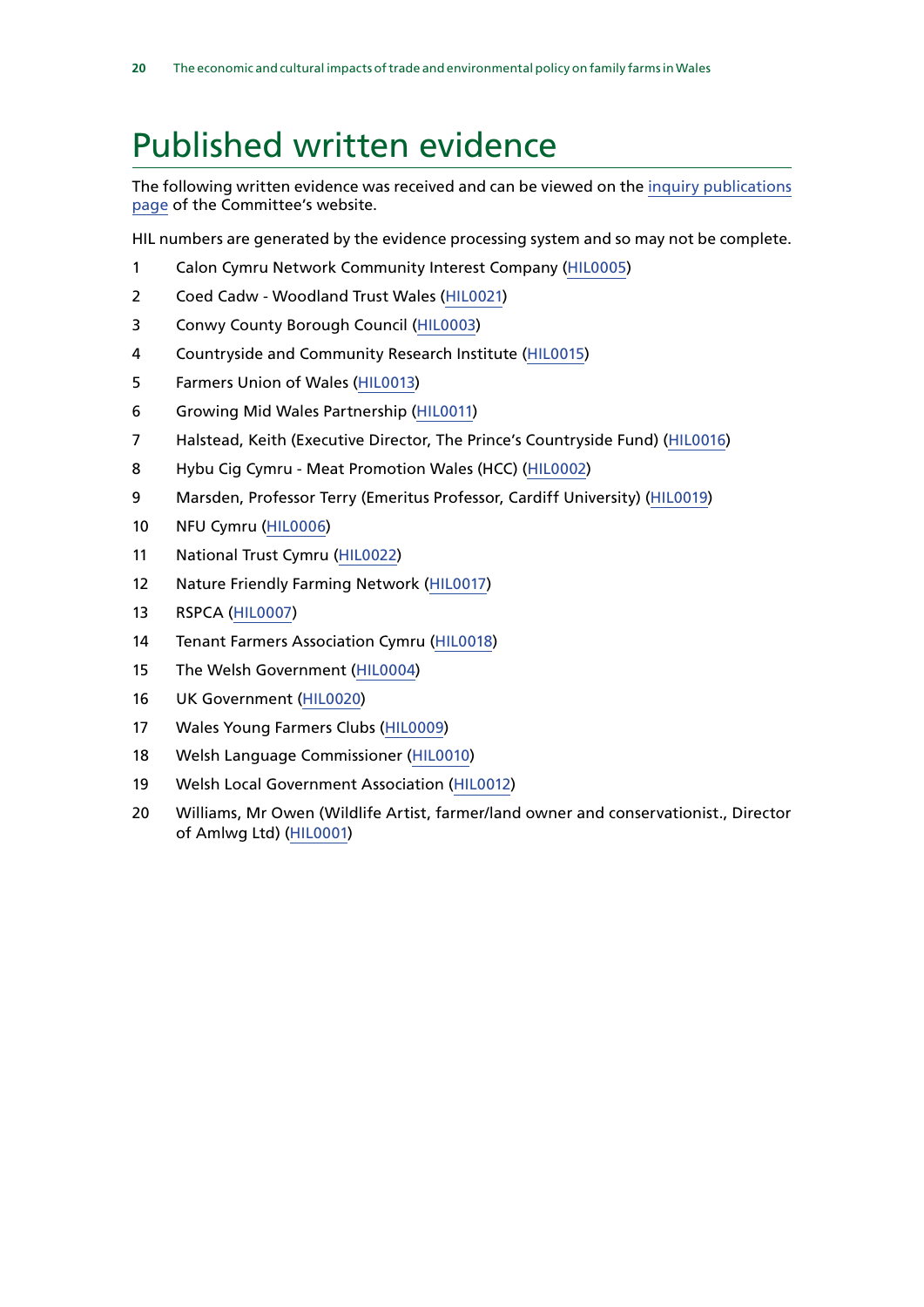## <span id="page-22-0"></span>List of Reports from the Committee during the current Parliament

All publications from the Committee are available on the [publications page](https://committees.parliament.uk/committee/162/welsh-affairs-committee/publications/) of the Committee's website.

#### **Session 2021–22**

| <b>Number</b>         | Title                                                                                                                         | Reference     |
|-----------------------|-------------------------------------------------------------------------------------------------------------------------------|---------------|
| 1st Report            | Railway Infrastructure in Wales                                                                                               | <b>HC 438</b> |
| 2nd Report            | Renewable energy in Wales                                                                                                     | <b>HC 439</b> |
| 3rd Report            | Implications of the UK-Australia FTA for Wales                                                                                | <b>HC 481</b> |
| 4th Report            | The benefits system in Wales                                                                                                  | <b>HC 337</b> |
| 1st Special<br>Report | Railway infrastructure in Wales: Government response to<br>the Committee's First Report of Session 2021-22                    | <b>HC 715</b> |
| 2nd Special<br>Report | Renewable energy in Wales                                                                                                     | <b>HC 756</b> |
| 3rd Special<br>Report | Implications of the UK/ Australia FTA for Wales:<br>Government response to the Committee's Third Report of<br>Session 2021-22 | <b>HC 895</b> |

#### **Session 2019–21**

| <b>Number</b>                        | Title                                                                                                                     | Reference     |
|--------------------------------------|---------------------------------------------------------------------------------------------------------------------------|---------------|
| 1st Report                           | Pre-appointment hearing with the Government's preferred<br>candidate for the Chair of S4C                                 | <b>HC 89</b>  |
| 2nd<br>Report                        | <b>Freeports and Wales</b>                                                                                                | <b>HC 205</b> |
| 3rd<br>Report                        | The Welsh economy and Covid-19: Interim Report                                                                            | <b>HC 324</b> |
| 4th.<br>Report                       | Wales and the Shared Prosperity Fund: Priorities for the<br>replacement of EU structural funding                          | <b>HC 90</b>  |
| 5th<br>Report                        | Brexit and trade: implications for Wales                                                                                  | <b>HC 176</b> |
| 1st Special<br>Report                | The Armed Forces and Defence Industry in Wales:<br>Government Response to the Committee's First Report of<br>Session 2019 | <b>HC 97</b>  |
| 2 <sub>nd</sub><br>Special<br>Report | City Deals and Growth Deals in Wales: Government Response<br>to the Committee's Second Report of Session 2019             | <b>HC 146</b> |
| 3rd<br>Special<br>Report             | Freeports and Wales: Government Response to Committee's<br>Second Report of Session 2019-21                               | <b>HC 667</b> |